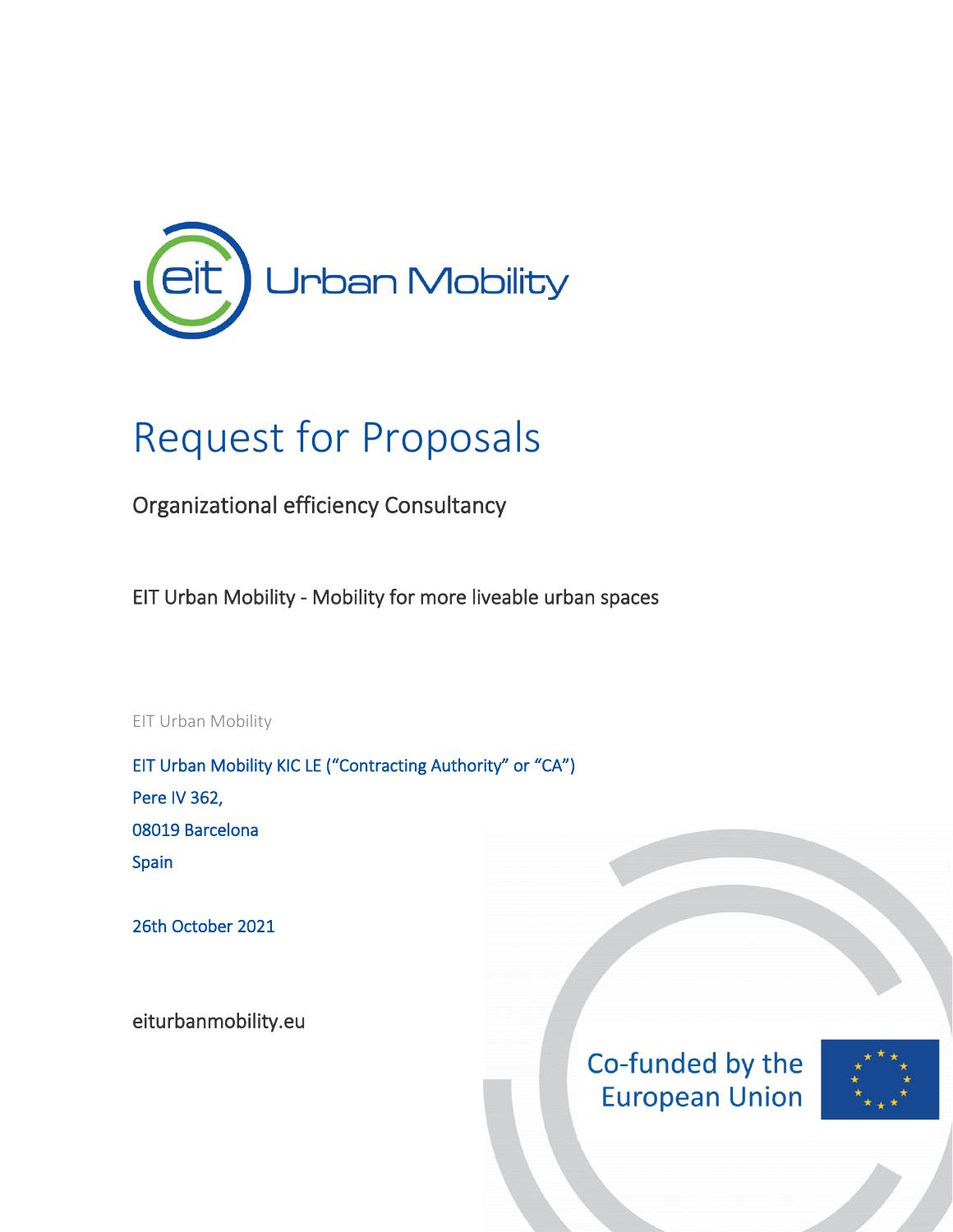



## Contents

| 1. |  |
|----|--|
| 2. |  |
|    |  |
|    |  |
|    |  |
|    |  |
|    |  |
|    |  |
|    |  |
| 3. |  |
|    |  |
|    |  |
|    |  |
|    |  |
|    |  |
|    |  |
|    |  |
|    |  |
|    |  |
|    |  |
| 4. |  |
|    |  |
|    |  |
|    |  |
|    |  |
|    |  |
|    |  |
|    |  |
|    |  |
|    |  |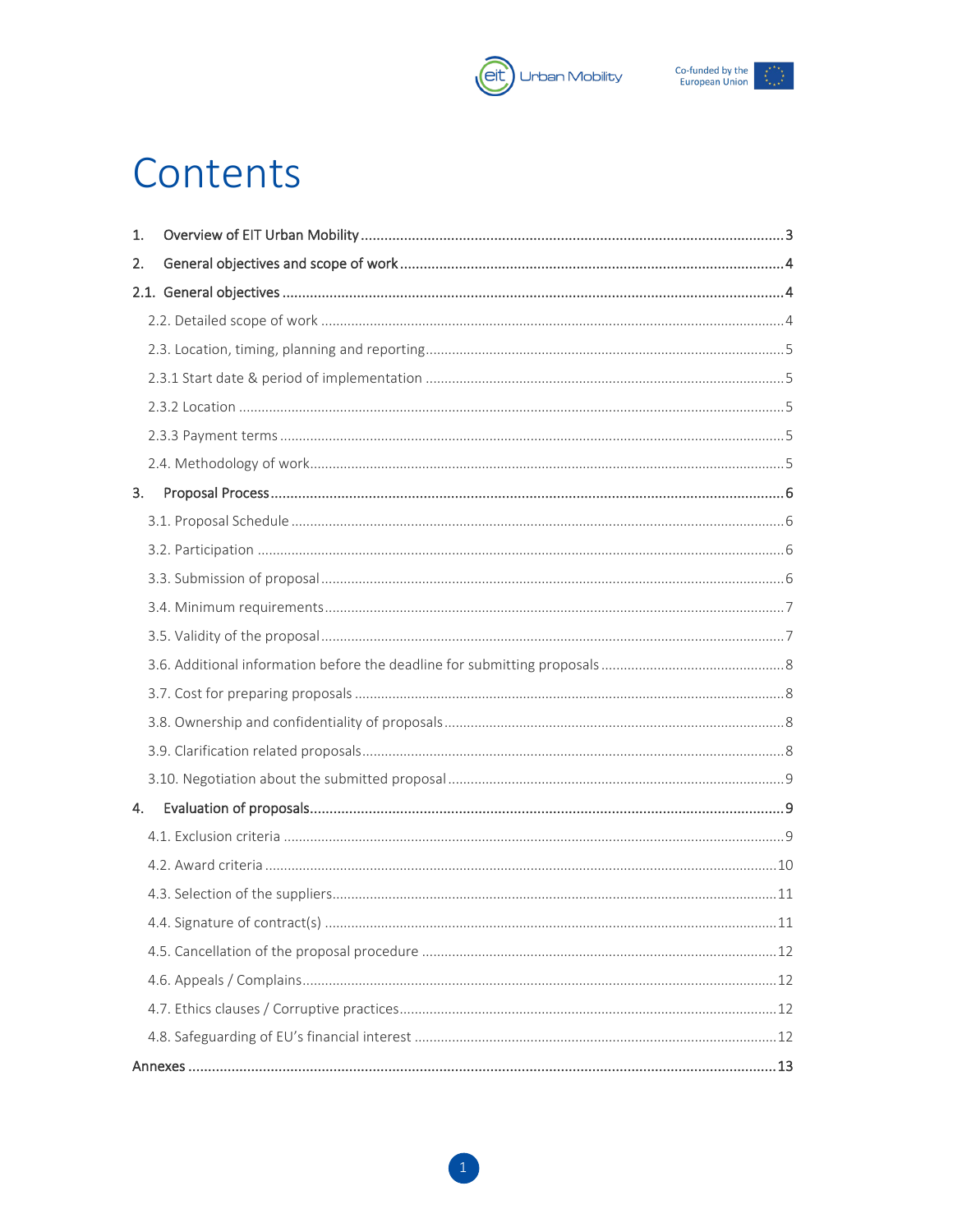

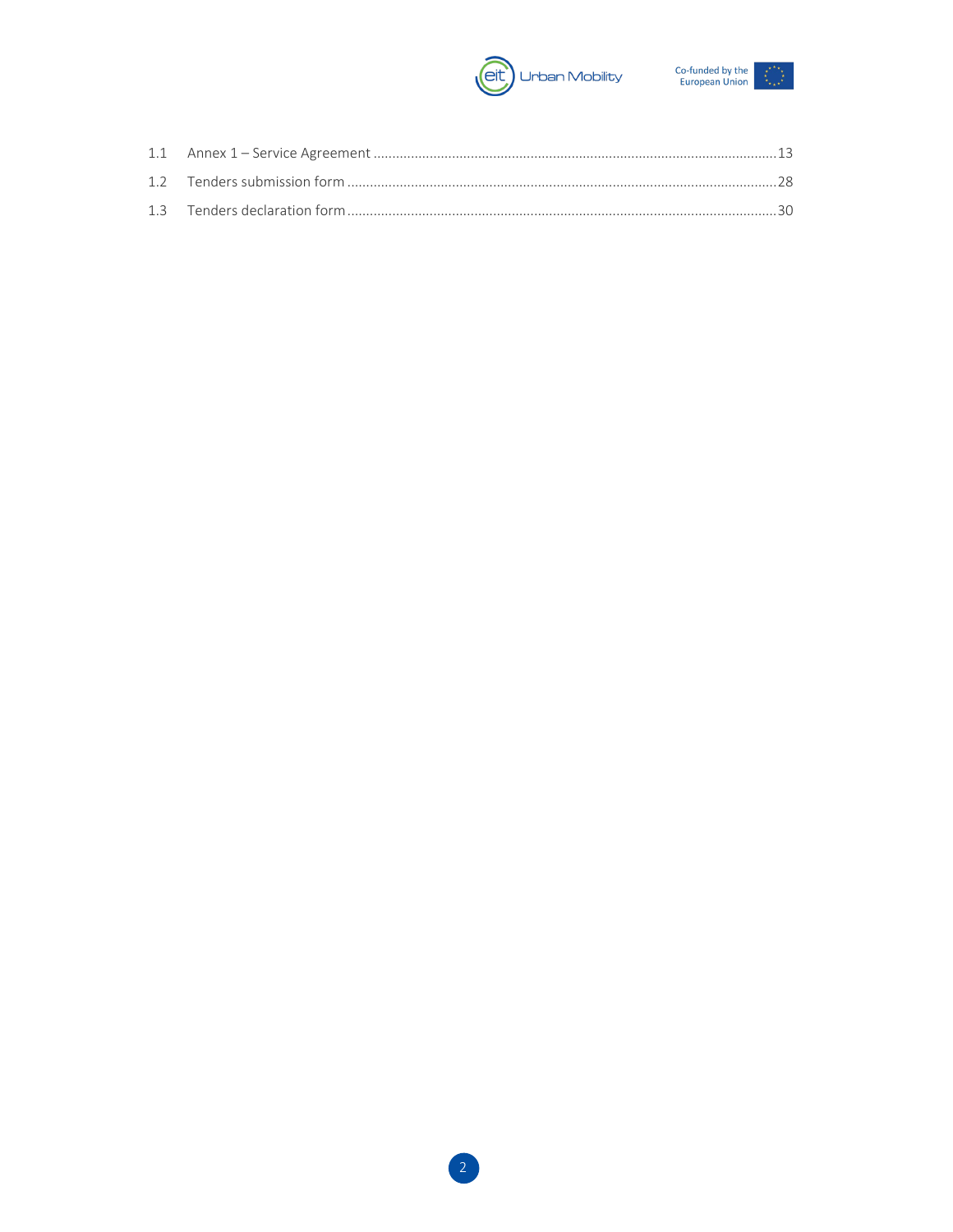



# <span id="page-3-0"></span>1. Overview of EIT Urban Mobility

EIT Urban Mobility, supported by the European Institute of Innovation and Technology (EIT), acts to accelerate positive change on mobility to make urban spaces more livable.

EIT Urban Mobility is an initiative of the European Institute of Innovation and Technology (EIT). Since January 2019 we have been working to encourage positive changes in the way people move around cities in order to make them more livable places. We aim to become the largest European initiative transforming urban mobility. Co-funding of up to € 400 million (2020-2026) from the EIT, a body of the European Union, will help make this happen



We create systemic solutions that will move more people around the city more efficiently and free up public space.



*We bring* all key players in urban mobility together *to avoid fragmentation and achieve more.*



.

We engage cities and citizens *from the word go, giving them the opportunity to become true agents of change.*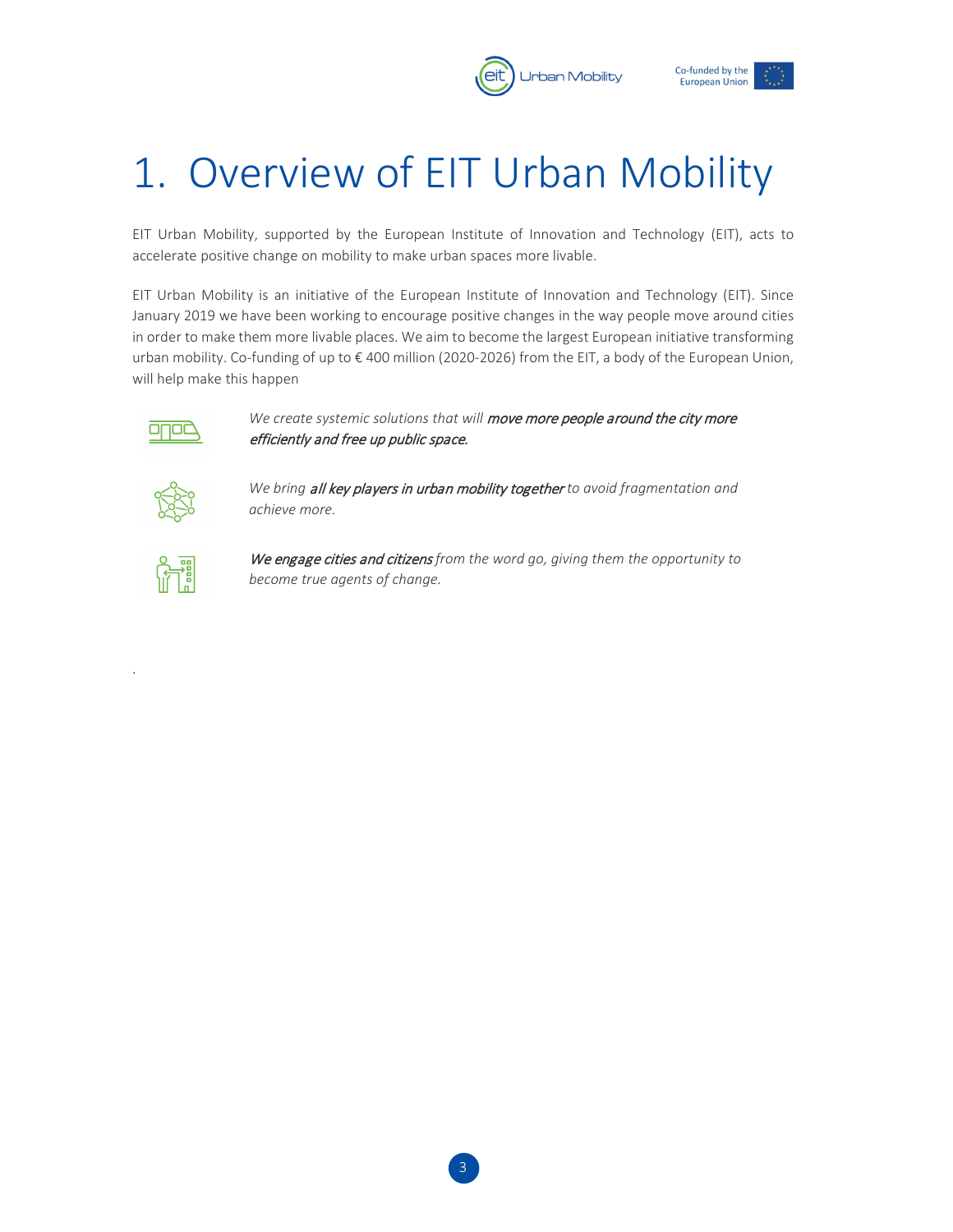



# <span id="page-4-0"></span>2. General objectives and scope of work

## <span id="page-4-1"></span>2.1.General objectives

EIT UM is looking for a provider to provide consultancy services for our organizational efficiency, ensuring alignment between strategy and organisation design, lean & efficient processes, and stakeholder understanding. The consultancy services will be on several projects on demand.

## <span id="page-4-2"></span>2.2. Detailed scope of work

- Review current performance in selected business functions / core business processes
- Work with the in-house leaders to identify potential opportunities to improve effectiveness
- Develop implementation plan, which includes but is not limited to:
	- o Sharpening strategic clarity
	- o Operating model design
	- o Organisation structure design
	- o Defining roles and accountabilities
	- o Process re-engineering
	- o Engaging planning and execution
	- o Training / communication development / delivery
	- o Facilitation / mediation
	- o Executive 1 to 1 coaching/ Management Team Coaching / development
	- o 'Backlog' creation of tasks to be completed
	- o Create a 'Kanban' board to manage project tasks
	- o Weekly review session
	- o Report development and assessment on results
- Support delivery through targeted expert advice and content development
- Establish monitoring and reporting, to enable the Management Team to oversee and steer delivery
- Same persons leading all the phases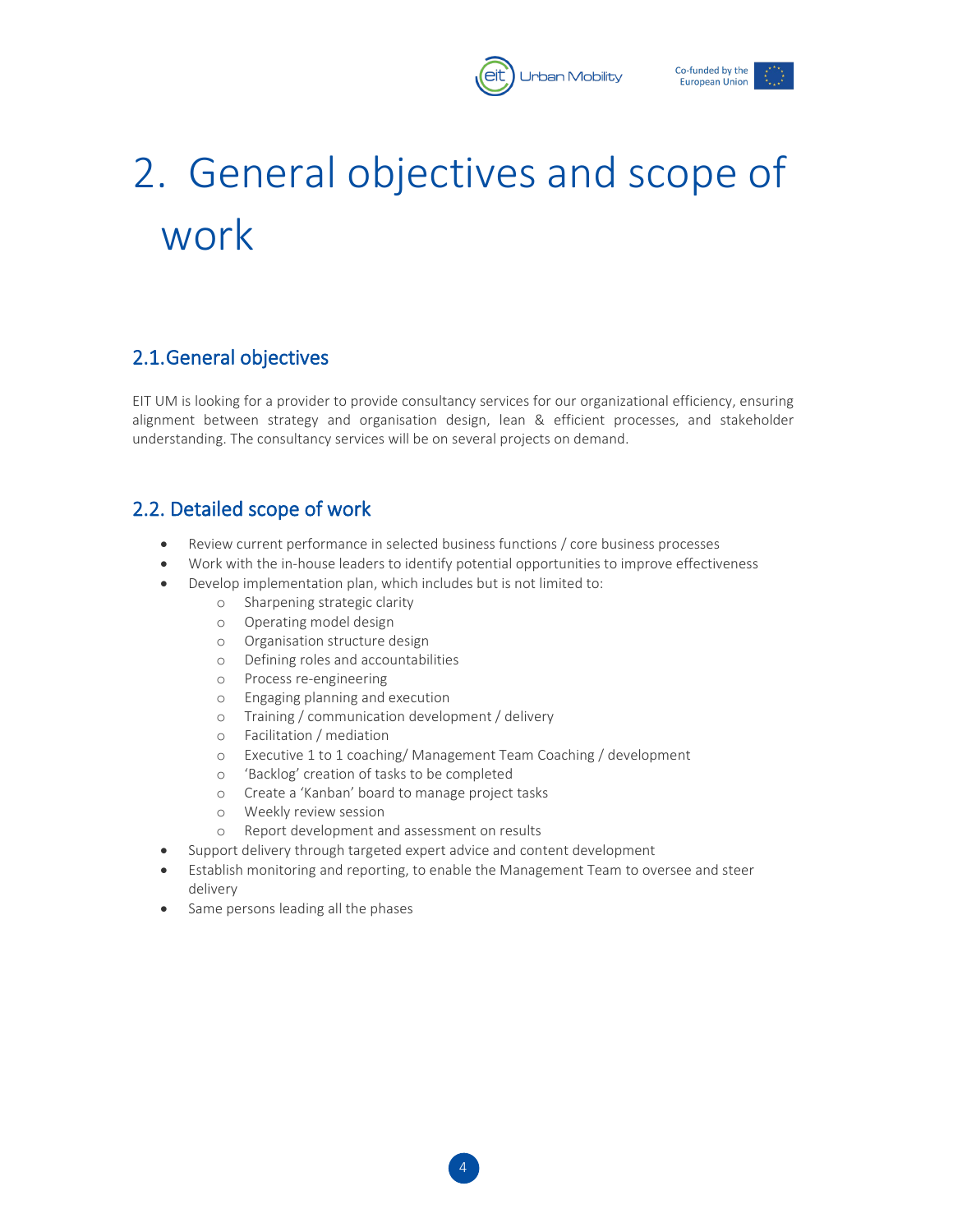



## <span id="page-5-1"></span><span id="page-5-0"></span>2.3. Location, timing, planning and reporting

## 2.3.1 Start date & period of implementation

The intended start date is, at the latest, 1 January 2022 and is expected to last, at the latest, until  $31^{st}$  of December 2022.

<span id="page-5-2"></span>EIT Urban Mobility intends to use the direct award procedure with the winner of the present procedure for covering the needs of additional 12 months in the course of 2022- 2023 once the budget is known and all resources of the present contract are used up.

#### 2.3.2 Location

This project doesn´t have a specific office location during the implementation – the provider should mainly provide assistance from his/her home base of operation. We intend to work under a virtual environment as an organisation. Video conferences and telephone conferences are preferred options for team meetings.

On a needed basis, the provider can be called for specific assignments either to EIT Urban Mobility or its Innovation Hubs or to its partners or any other project site designated by EIT Urban Mobility. All costs borne for such travels shall be subject to reimbursement detailed later by EIT Urban Mobility if justified.

#### <span id="page-5-3"></span>2.3.3 Payment terms

Available maximum fund for the requested services is 60.000 EUR (VAT excluded).

The services should be invoiced on a monthly basis, including specific timesheets.

In Payment shall be made upon the acceptance of the deliverables completed

## <span id="page-5-4"></span>2.4. Methodology of work

The tenderer is requested to propose the best operational structure for the management in his/her proposal including the proposed expert(s), their background and experience:

- An overview of how his/her experience and qualifications meet the requirements detailed under point 2.1, 2.2. and 2.3. above.
- Two examples of a similar project with description of approach and methodology.
- Name and CV of the participating individual(s) and in addition, the organisational chart of the expert team, presenting the best proposed approach for the implementation of the contract. Ability to express him/herself in English.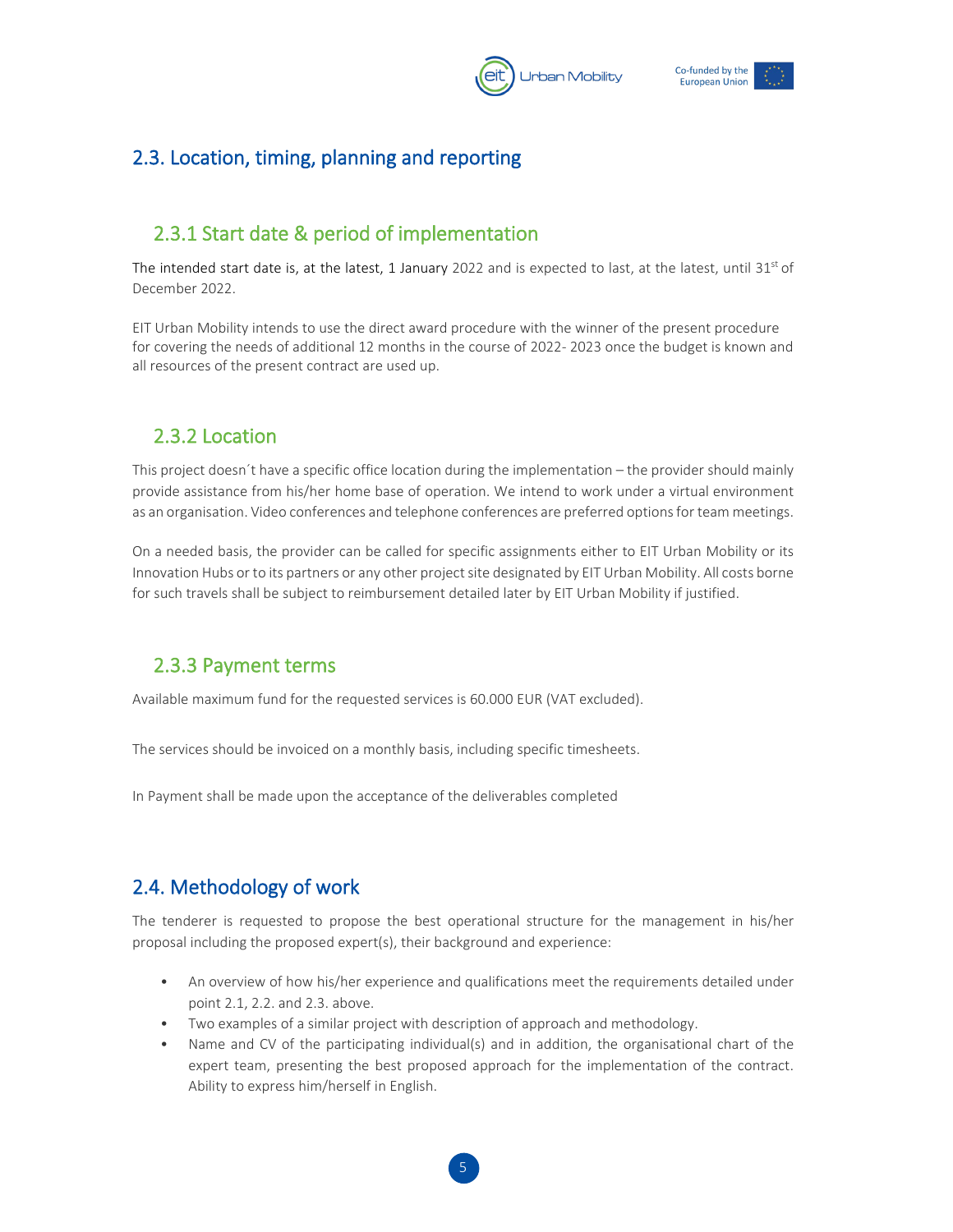



## <span id="page-6-0"></span>3. Proposal Process

## <span id="page-6-1"></span>3.1. Proposal Schedule

|                                                    | <b>DATE</b>       |
|----------------------------------------------------|-------------------|
| Publication of request for proposal                | 26 October, 2021  |
| Deadline for submitting proposal                   | 5 November, 2021  |
| Intended date of notification of award             | 8 November, 2021  |
| Stand still period                                 | 3 days            |
| Intended date of contract signature                | 15 November, 2021 |
| Intended start date of the contract implementation | 1 January, 2022   |

## <span id="page-6-2"></span>3.2. Participation

Participation in this procedure is open to all interested applicants.

## <span id="page-6-3"></span>3.3. Submission of proposal

Proposals are requested to be emailed in written form, in English to the following address until the deadline of 5 November 2021, 16:00 Central European Time, to:

Contact name: For the attention of Mrs. Sandrine Tran Ba Huy, Head of HR at EIT URBAN MOBILITY.

E-mail: [procurement@eiturbanmobility.eu](mailto:procurement@eiturbanmobility.eu)

#### The proposal shall contain:

a. The technical response to the services requested (see Section 2.2: 'Detailed scope of work')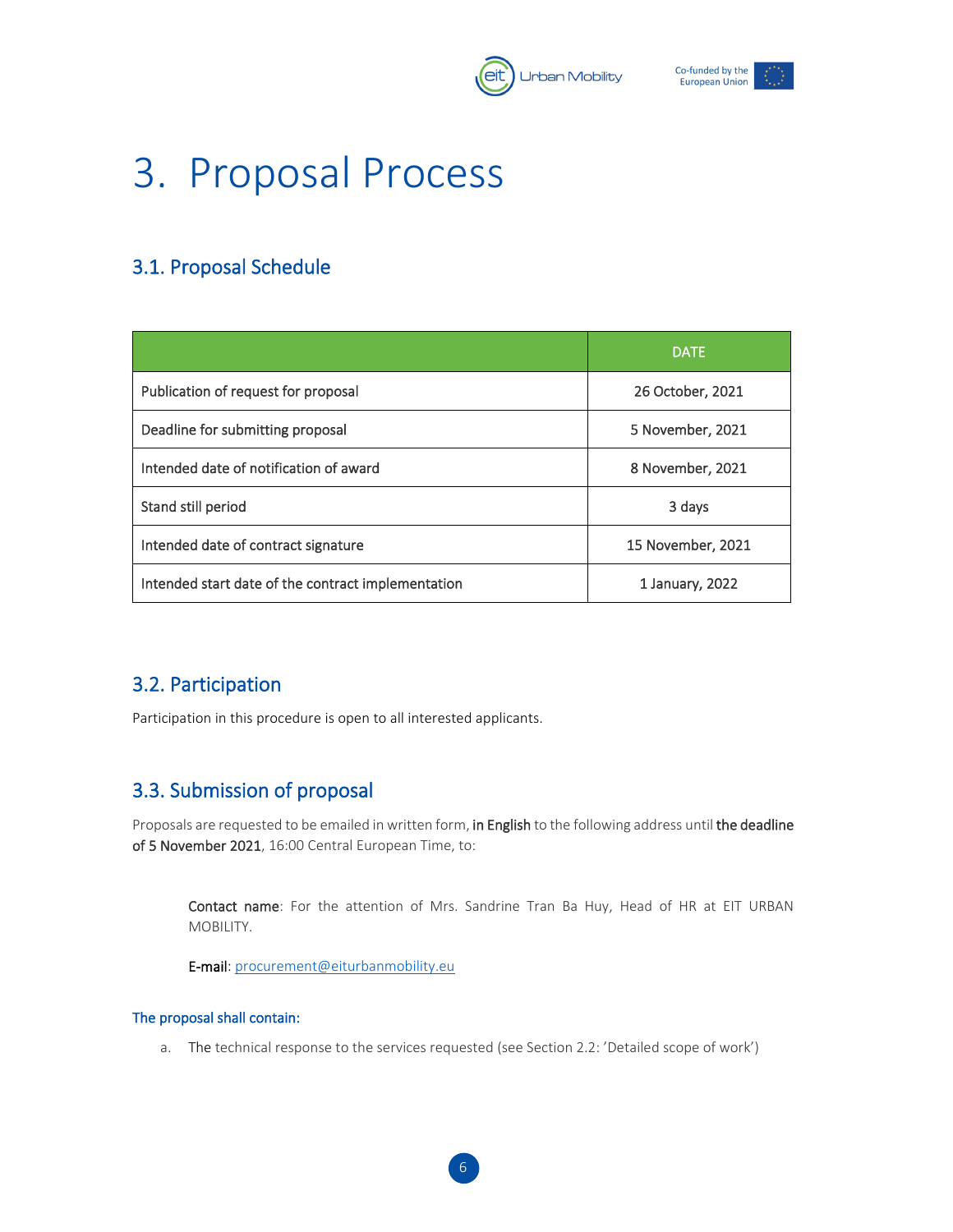



b. The financial offer (the price for the service). The financial offer must be presented in EUR in a rate of EUR/day. The price must be indicated as net amount, (excl. VAT)

#### The email including the proposal from the bidder should be sent and delivered by 5 November 2021, 16:00 Central European Time.

- Proposal must be submitted in proper (legibly) scanned and non-editable PDF, which is accessible without entering a password.
- Proposal must be signed by the tenderer.
- Proposal will be deemed timely submitted, if it is received by EIT Urban Mobility by the submission deadline. All risks associated with the delay or loss of the proposal shall be borne by the Tenderer only. EIT Urban Mobility will deem proposal received after the submission deadline invalid.
- Proposal should be concise and clear. The tenderer's proposal will be incorporated into any contract that results from this procedure. Tenderer is, therefore, cautioned not to make claims or statements that they are not prepared to commit to contractually. Subsequent modifications and counter-proposals, if applicable, shall also become an integral part of any resulting contract.
- The tenderer represents that the individual submitting the natural or legal entity's proposal is duly authorized to bind its entity to the proposal as submitted. The tenderer also affirms that it has read the request for proposals and has the experience, skills and resources to perform, according to conditions set forth in this proposal and the tenderers' proposal.

## <span id="page-7-0"></span>3.4. Minimum requirements

The following documents and declarations are to be submitted together with the tender by the tenderer (in case of a group of tenderers, this applies to each member). In order to be considered valid, proposals must include:

- Tender Submission form and Tender declaration form (Annex 1.2 and 1.3) together with supporting documents evidencing the legal name of the Tenderer (copy of the official documents showing the name of the natural person or legal person, the address of its head office, and the registration number given to it by the national authorities);
- An administrative part including all the information and documents required by the EIT UM for the evaluation of the tender on the basis of the exclusion and selection criteria set out below;
- Bidders must provide their comments in writing to the contract agreement terms of EIT UM (Annex 1) and in case they are proposing any amendments to the terms and conditions, they have to submit their proposal in their offer. Any amendment requests after the tender submission deadline and the notification of award shall not be accepted or discussed. EIT UM is not obliged to accept any amendment requests, proposed modifications nor contract templates.

## <span id="page-7-1"></span>3.5. Validity of the proposal

Tenderers are bound by its proposal 30 days after the deadline for submitting the proposal or until they have been notified of non-award.

The winners must maintain its proposal for a further 30 days to close the contract.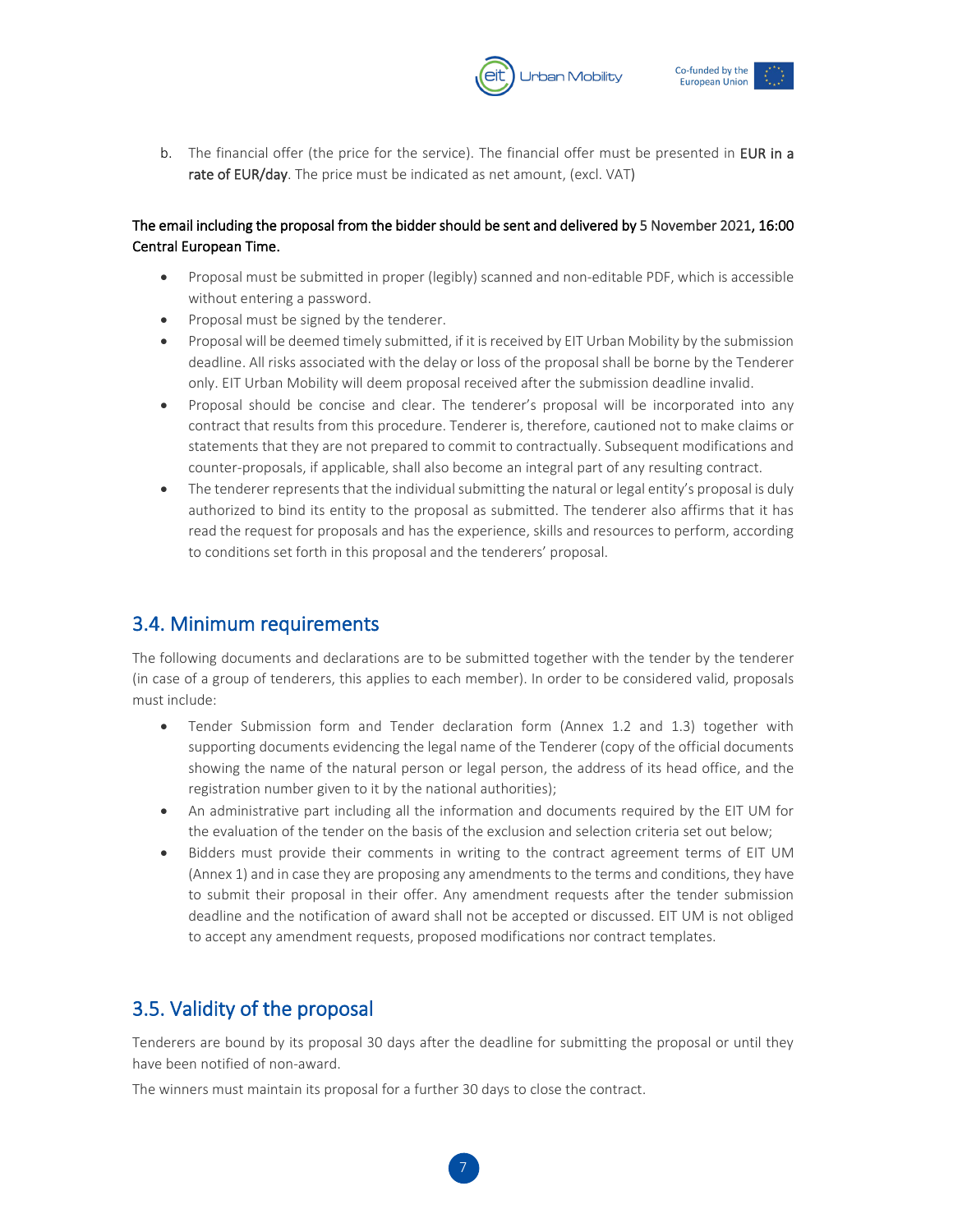



<span id="page-8-0"></span>Proposals not following the instructions of this Request for Proposal can be rejected by EIT Urban Mobility.

## 3.6. Additional information before the deadline for submitting proposals

The instructions to the tenderers should be clear enough to avoid the tenderers having to request additional information during the procedure. In case the tenderer is in need of additional information, please address it to the address below.

Contact name: for the attention of Mr. Daniel Moix, Head of IT at EIT URBAN MOBILITY.

E-mail: [procurement@eiturbanmobility.eu](mailto:procurement@eiturbanmobility.eu)

<span id="page-8-1"></span>EIT Urban Mobility has no obligation to provide clarification if decides.

#### 3.7. Cost for preparing proposals

No costs incurred by the tenderers in preparing and submitting the proposal are reimbursable. All such costs must be borne by the tenderer.

#### <span id="page-8-2"></span>3.8. Ownership and confidentiality of proposals

EIT Urban Mobility retains ownership of all proposals received under this tendering procedure. Proprietary information identified as such, which is submitted by tenderer in connections with this procurement, will be kept confidential.

The potential or actual supplier should accept that during the implementation of the contract and for four years after the completion of the contract, the CA has the right for the purposes of safeguarding its financial interests that the proposal and the contract of the supplier may be transferred to internal as well as external audit services.

#### <span id="page-8-3"></span>3.9. Clarification related proposals

After submission of the proposal, it shall be checked if it satisfies all the formal requirements set out in the proposal dossier. Where information or documentation submitted by the tenderer is or appears to be incomplete or erroneous or where specific documents are missing, the CA may request the tenderer concerned to submit, supplement, clarify or complete the relevant information or documentation within an appropriate time limit.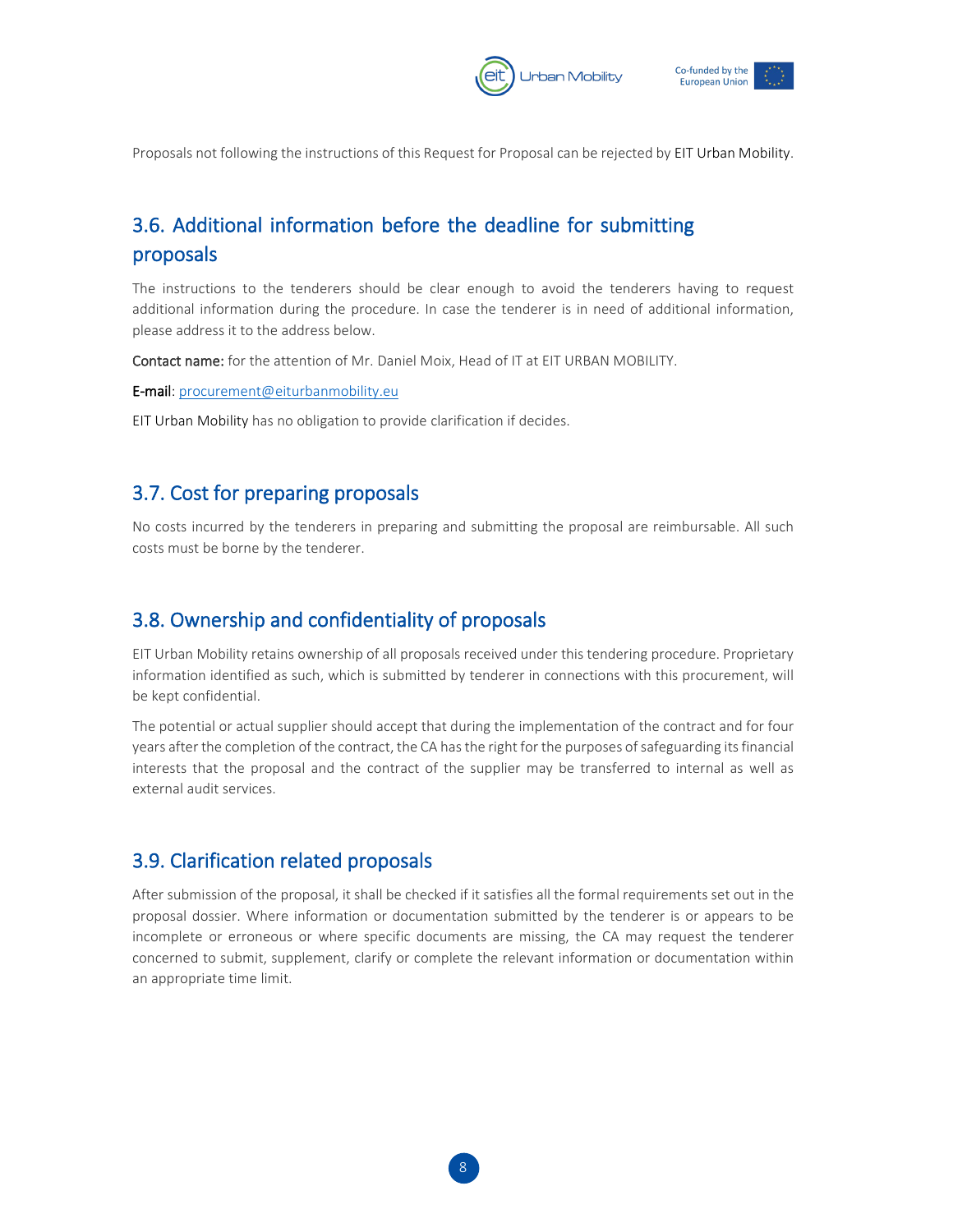



#### <span id="page-9-0"></span>3.10. Negotiation about the submitted proposal

<span id="page-9-1"></span>After checking the administrative compliance of the tenderer, EIT Urban Mobility can negotiate the contract terms and conditions with the tenderer. In this negotiation, EIT Urban Mobility will ask the tenderer to adjust the proposal or specific sections of the proposal within an appropriate time limit.

## 4. Evaluation of proposals

## <span id="page-9-2"></span>4.1. Exclusion criteria

The Tenderers will be excluded from participation in the current procedure, if:

- a) it is bankrupt, subject to insolvency or winding-up procedures, where its assets are being administered by a liquidator or by a court, where it is in an arrangement with creditors, where its business activities are suspended, or where it is in any analogous situation arising from a similar procedure provided for under national laws or regulations;
- b) it has been established by a final judgment or a final administrative decision that the Tenderer is in breach of its obligations relating to the payment of taxes or social security contributions in accordance with the applicable law;
- c) it has been established by a final judgment or a final administrative decision that the Tenderer is guilty of grave professional misconduct by having violated applicable laws or regulations or ethical standards of the profession to which the Tenderer belongs, or by having engaged in any wrongful conduct which has an impact on its professional credibility where such conduct denotes a wrongful intent or gross negligence, including, in particular, any of the following:
	- i. fraudulently or negligently misrepresenting information required for the verification of the absence of grounds for exclusion or the fulfilment of selection criteria or in the performance of a contract;
	- ii. entering into agreement with other Tenderers with the aim of distorting competition;
	- iii. violating intellectual property rights;
	- iv. attempting to influence the decision-making process of the contracting authority during the procurement procedure;
	- v. attempting to obtain confidential information that may confer upon it undue advantages in the procurement procedure;
- d) it has been established by a final judgment that the Tenderer is guilty of fraud, corruption or money laundering.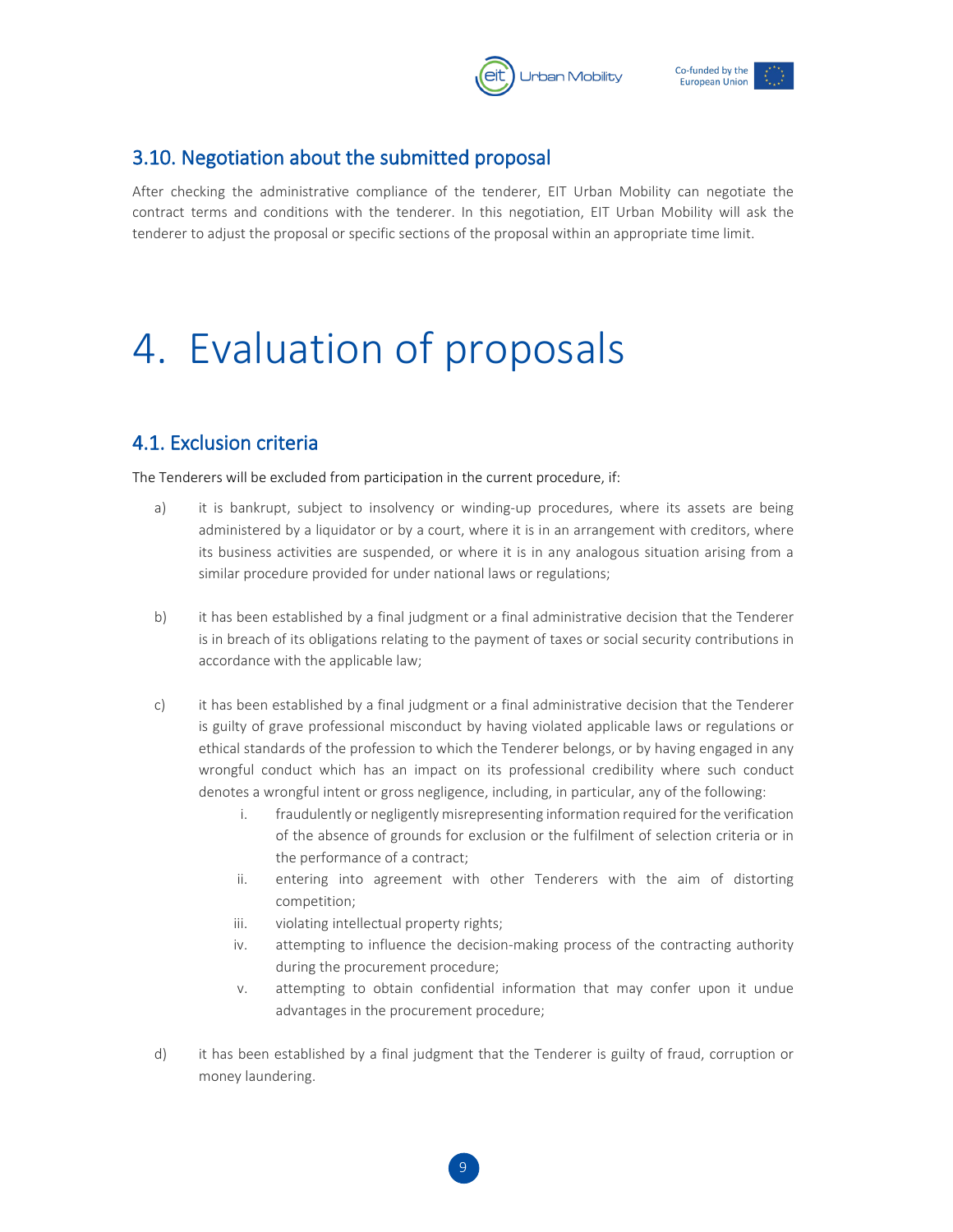



## <span id="page-10-0"></span>4.2. Award criteria

The EIT UM will award the contract to the tenderer who submitted the most advantageous technical and financial proposal based on best value for money based on the following criteria (including the weighting assigned to them). The quality of each proposal will be evaluated in accordance with the below mentioned award criteria.

The award criteria will be examined in accordance with the requested service/support indicated in Section 2 of the document, and ensure best value for money by applying the below equation: The technical score is calculated based on the assessment rating below:

| <b>DESCRIPTION</b>                                                                                                                                                                                                                                 | <b>SCORE</b>   |
|----------------------------------------------------------------------------------------------------------------------------------------------------------------------------------------------------------------------------------------------------|----------------|
| Specific professional experience: minimum 10 years of experience in<br>the field of strategy, proposition development, organisation design<br>and change management.                                                                               |                |
| 10 years recieves 0 points, 11 years shall recieve 3 points, 12 years<br>shall recieve 6 points, 13 years shall recieve 9 points, 14 years shall<br>recieve 12 points, 15 years shall recieve 15 points, above 15 years<br>shall receive 20 points | Max. 20 points |
| Example to be provided working in similar projects<br>listed in section 2.2.                                                                                                                                                                       | Max. 10 points |
| The highest ranking will receive 10 points, 2nd 5, 3rd<br>5, 4th 1.                                                                                                                                                                                |                |
| English speaking.                                                                                                                                                                                                                                  |                |
| Fluency would be score 10 and native English would be scored 20.                                                                                                                                                                                   | Max. 20 points |
| Demonstrated experience in providing services for EIT KICS.                                                                                                                                                                                        |                |
| Minimum of 1 experience demonstrated shall receive 20 points.                                                                                                                                                                                      | Max. 20 points |
| Experience working for organization with a cross European footprint<br>in public and private sectors.                                                                                                                                              |                |
| Minimum of 1 experiencie demonstrated shall receive 5 points and 2<br>or more experiences demonstrated shall receive 10 points                                                                                                                     | Max. 10 points |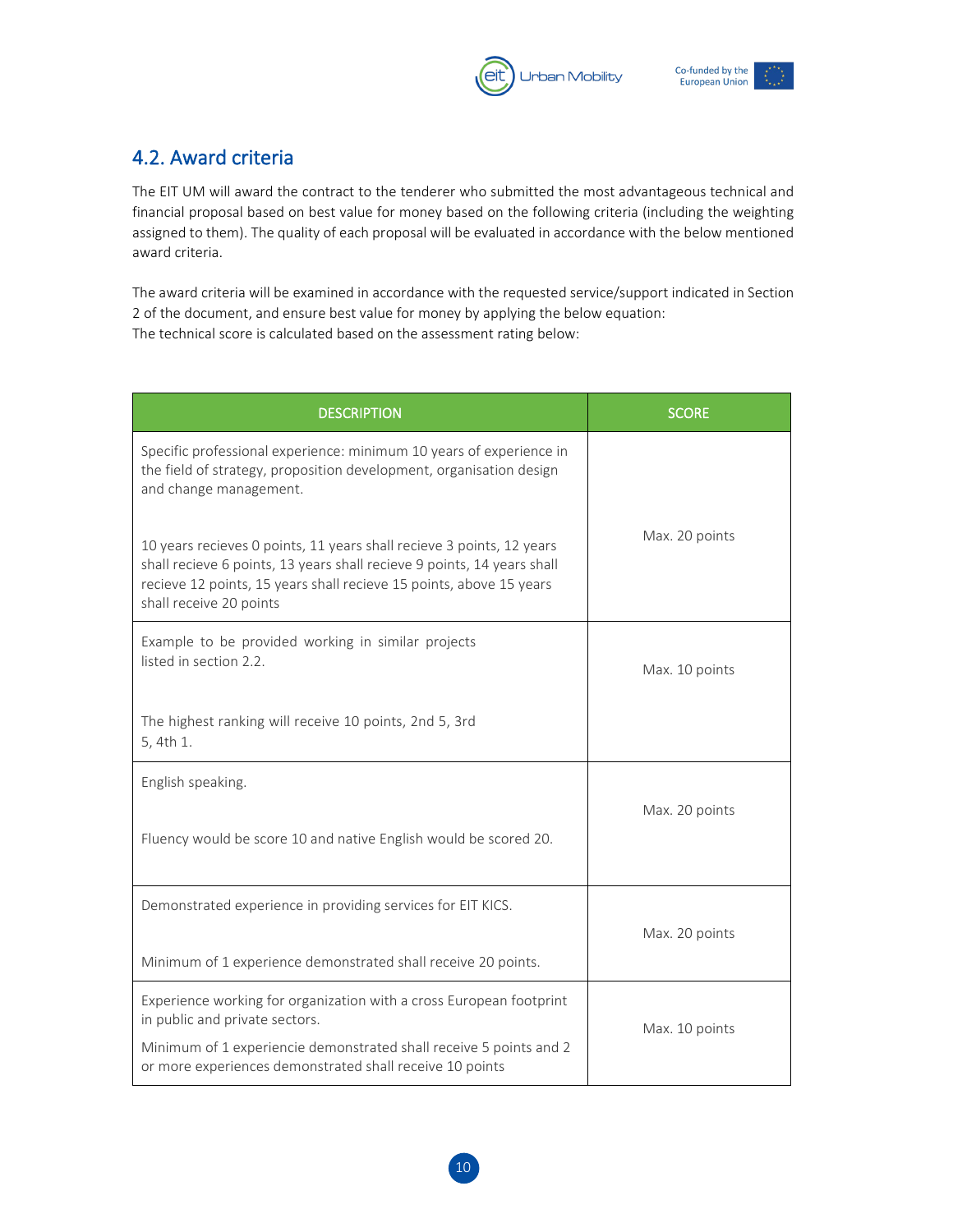



The applicable award criteria will be weighted as follows:

A. Technical content:60%

B. Financial offer: 40%

Aggregate evaluation and scoring:

- A. Technical content (maximum weighted score: 60%) Evaluation of the technical content will be carried out following the below subcriteria:
	- I. Technical capacity of the Tenderer (maximum score: 80)
- B. Financial offer (maximum weighted score: 40%) The financial offer must be presented in EUR. Prices must be indicated as net amount, excl. VAT. The lowest offered price shall receive the highest score (20), others shall be calculated in relation to that in linear equation.

## <span id="page-11-0"></span>4.3. Selection of the suppliers

The final selection of the supplier will be based on the best price-quality ratio principle. The best pricequality ratio is established by weighing technical quality against price on an 60%/40% basis, i.e.

*Total technical score: max. 80 (weight: 60%)*

*Total financial score: max. 20 (weight: 40%)*

*Total score: max. … (total technical score x 0,6 + total financial score x 0,4)*

The winners shall be the one with the highest total score summed from technical and financial scores, and that tenderer shall be proposed for the contract.

The successful and unsuccessful tenderers will be informed in writing via email about the result of the award procedure.

## <span id="page-11-1"></span>4.4. Signature of contract(s)

The tenderers will be informed in writing (via email) about the result of the award procedure.

For the contract, the template in Annex 1 shall apply.

Within 3 days of receipt of the contract from EIT Urban Mobility, the selected tenderer shall sign and date the contract and return it to EIT Urban Mobility.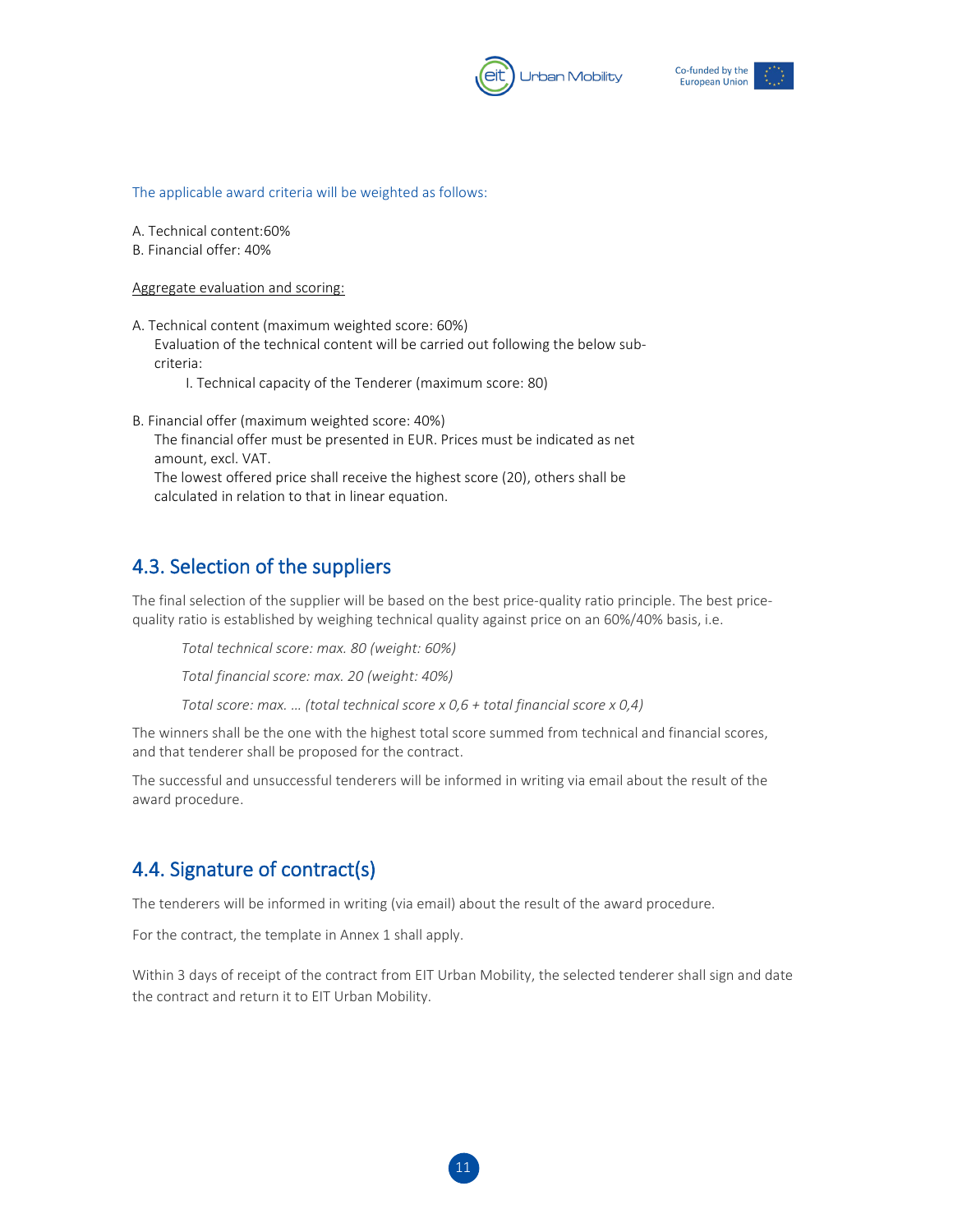



#### <span id="page-12-0"></span>4.5. Cancellation of the proposal procedure

In the event of cancellation of the proposal procedure, EIT Urban Mobility will notify the tenderers of the cancellation. In no event shall EIT Urban Mobility be liable for any damages whatsoever including, without limitation, damages for loss of profits, in any way connected with the cancellation of a proposal procedure, even if EIT Urban Mobility has been advised of the possibility of damages.

## <span id="page-12-1"></span>4.6. Appeals / Complains

Tenderers believing that it has been harmed by an error or irregularity during the award process may file a complaint. Appeal should be addressed to EIT Urban Mobility. The tenderer has 3 days to file their complaint from the receipt of the letter of notification of award.

## <span id="page-12-2"></span>4.7. Ethics clauses / Corruptive practices

EIT Urban Mobility reserves the right to suspend or cancel the procedure, where the award procedure proves to have been subject to substantial errors, irregularities, or fraud. If substantial errors, irregularities, or fraud are discovered after the award of the Contract, EIT Urban Mobility may refrain from concluding the Contract.

The suppliers shall take all measures to prevent any situation where the impartial and objective implementation of the contract is compromised for reasons involving economic interest, political or national affinity, family or emotional ties or any other shared interest ('conflict of interests'). He should inform EIT Urban Mobility immediately if there is any change in the above circumstances at any stage during the implementation of the tasks.

## <span id="page-12-3"></span>4.8. Safeguarding of EU's financial interest

The potential or actual supplier should accept that during the implementation of the contract and for four years after the completion of the contract, EIT Urban Mobility has the right for the purposes of safeguarding the EU's financial interests, the proposal and the contract of the supplier may be transferred to internal audit services, EIT, to the European Court of Auditors, to the Financial Irregularities Panel or to the European Anti-Fraud Office.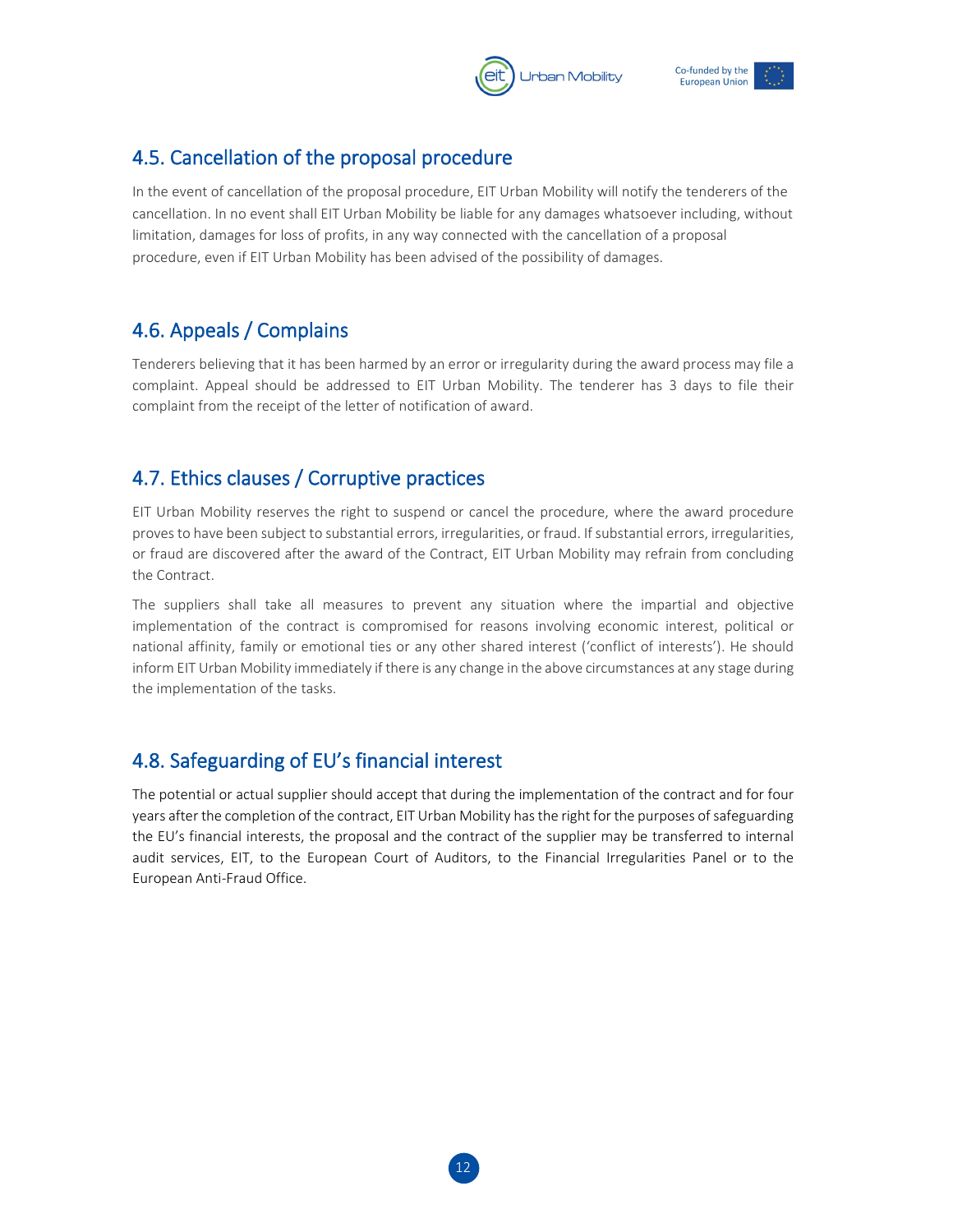



## <span id="page-13-1"></span><span id="page-13-0"></span>Annexes

## 1.1Annex 1 – Service Agreement

## **SERVICE AGREEMENT**

#### **This Service Agreement ("Agreement") is hereby made by and between:**

**EIT Urban mobility /UM/ [EIT Urban Mobility s.l]**, a private limited company, having its registered office and place of business at [Pere IV, 362. 08019, Barcelona. Spain], with company registration number [Temporary registration number: 118237] and VAT number [B67513630], legally represented herein by [name of representative], acting as [position of the representative]; hereinafter referred to as: the '**Contracting Party**';

and

**[Company name]**, a private limited company, having its registered office and place of business at [Company's address], with company registration number [Company's registration number] and VAT number [Company's VAT number], legally represented herein by [name of representative], acting as [position of the representative]; hereinafter referred to as: the '**Supplier**';

Hereinafter jointly referred to as: the 'Parties' or individually as a "Party";

#### **WHEREAS:**

*EIT UM is an association whose funds are used to promote innovation, entrepreneurship and education in the field of urban mobility;*

EIT UM has launched a procurement procedure for the performance of certain Services described in Annex 1 to this Agreement, via a tender referred to in Annex 1 ("**EIT UM Tender**") and Supplier has been selected as Service Provider for EIT UM for such Services, based on Supplier's Offer as referred to in Annex 1.

Supplier has knowledge and experience in performing the aforementioned Services described in Annex 1, on the basis of a temporary engagement (hereinafter: the '**Services**');

Supplier is willing and able to provide the Services to EIT UM, as further provided for in this Agreement;

**NOW, THEREFORE, THE PARTIES HAVE AGREED AS FOLLOWS:**

#### **Structure of the Agreement and precedence**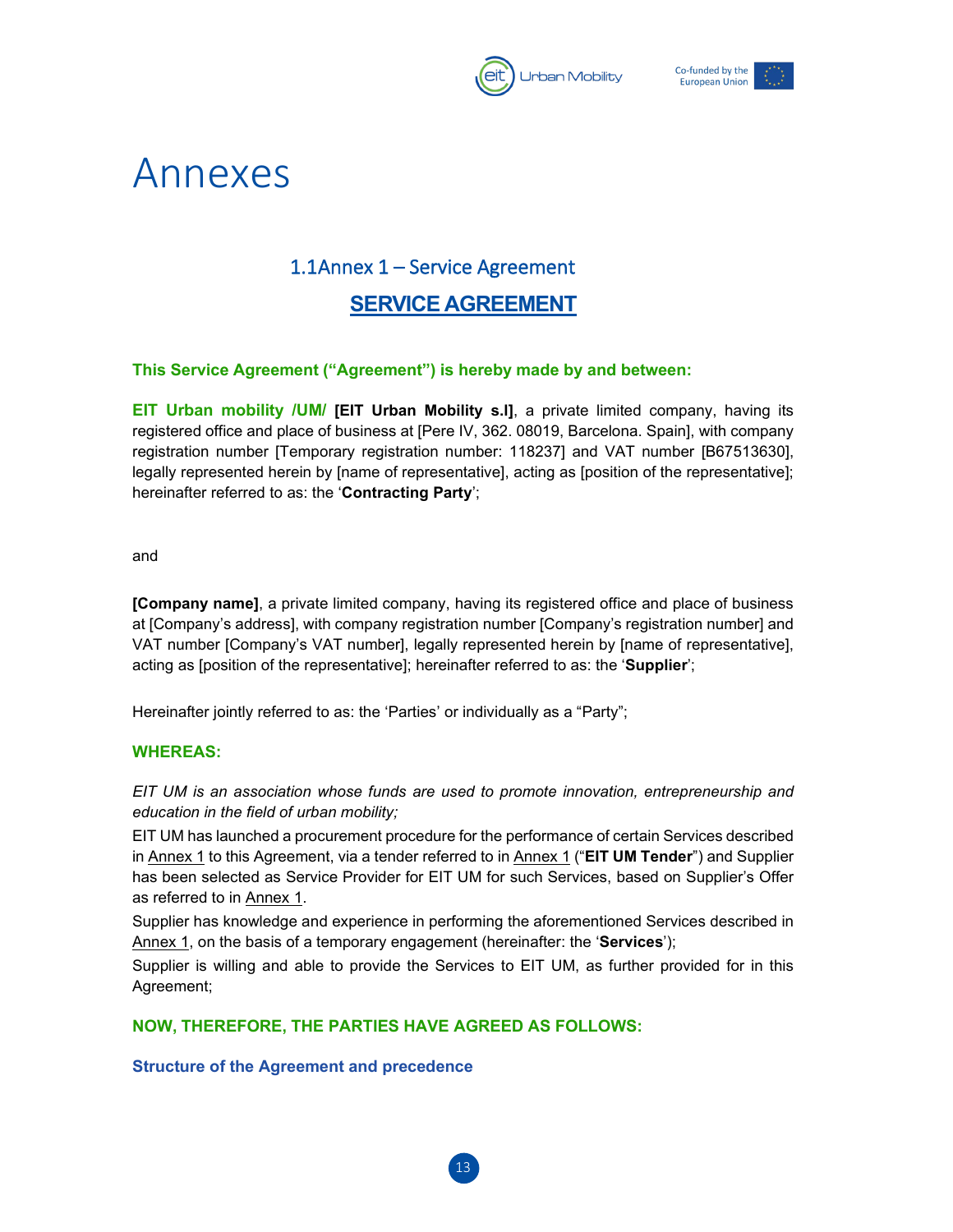



This Agreement consists of the body of this Agreement and Annex 1 attached to this Agreement.

The body contains standard general provisions applicable to all Services purchased by EIT UM from Supplier under this Agreement.

Annex 1 contains the description of the Services and the time schedule for the delivery of such Services (extracted from Supplier's Offer), as well as additional specific conditions and details adapted to the type of Services purchased by EIT UM from Supplier under this Agreement.

Both the body and Annex 1, as well as the EIT UM Tender (as referred to in Annex 1) form the Agreement.

In case of discrepancy between the description of Services and time schedule in the EIT UM Tender and the description of Services and time schedule in **Annex 1**, the EIT UM Tender shall prevail. In case of discrepancy between a provision in the body and a provision in Annex 1, the provision in the body shall prevail unless the deviating provision in Annex 1 states expressly that it is specifically agreed by both Parties as being in deviation of a specific provision of the body and refers clearly to the provision of the body concerned.

#### **Ordering of Services, non-applicability of Supplier's (standard) terms and conditions**

Supplier does not commit to provide the Services exclusively to EIT UM, unless and to the extent provided in Annex 1 for certain specific types of Services.

The contractual relationship between EIT UM and Supplier shall solely be governed by the terms and conditions of this Agreement. EIT UM is therefore not bound by and expressly rejects Supplier's general conditions of services and any additional or different terms or provisions that may appear on any proposal, quotation, price list, acknowledgment, invoice, packing slip or the like used by Supplier.

#### **Performance of the Services, organization, quality, timely delivery, subcontracting, reporting of progress, acceptance, changes**

With due observance of the other provisions of the Agreement, Supplier shall perform the Services specified under Annex 1 for EIT UM under this Agreement, within the time schedule specified under Annex 1.

Supplier agrees to perform the Services by exercising due skill, speed and care, at a level generally required of well-reputed Suppliers in the same field as the one covered by this Agreement and shall make every effort to the best of Supplier's abilities to serve the interests of EIT UM as much as possible.

Supplier is free to organise the way it provides the Services and the timing thereof autonomously and at its own discretion without supervision or authority of EIT UM, (i) provided the Services are performed accurately and diligently and in accordance with the requirements of this Agreement, including the timely delivery of the Services as specified under Annex 1, and (ii) subject to specific requirements as may be stated in  $\Delta n$ nex 1 regarding the way the Services shall be provided. Supplier may conduct its business activities from its own premises but may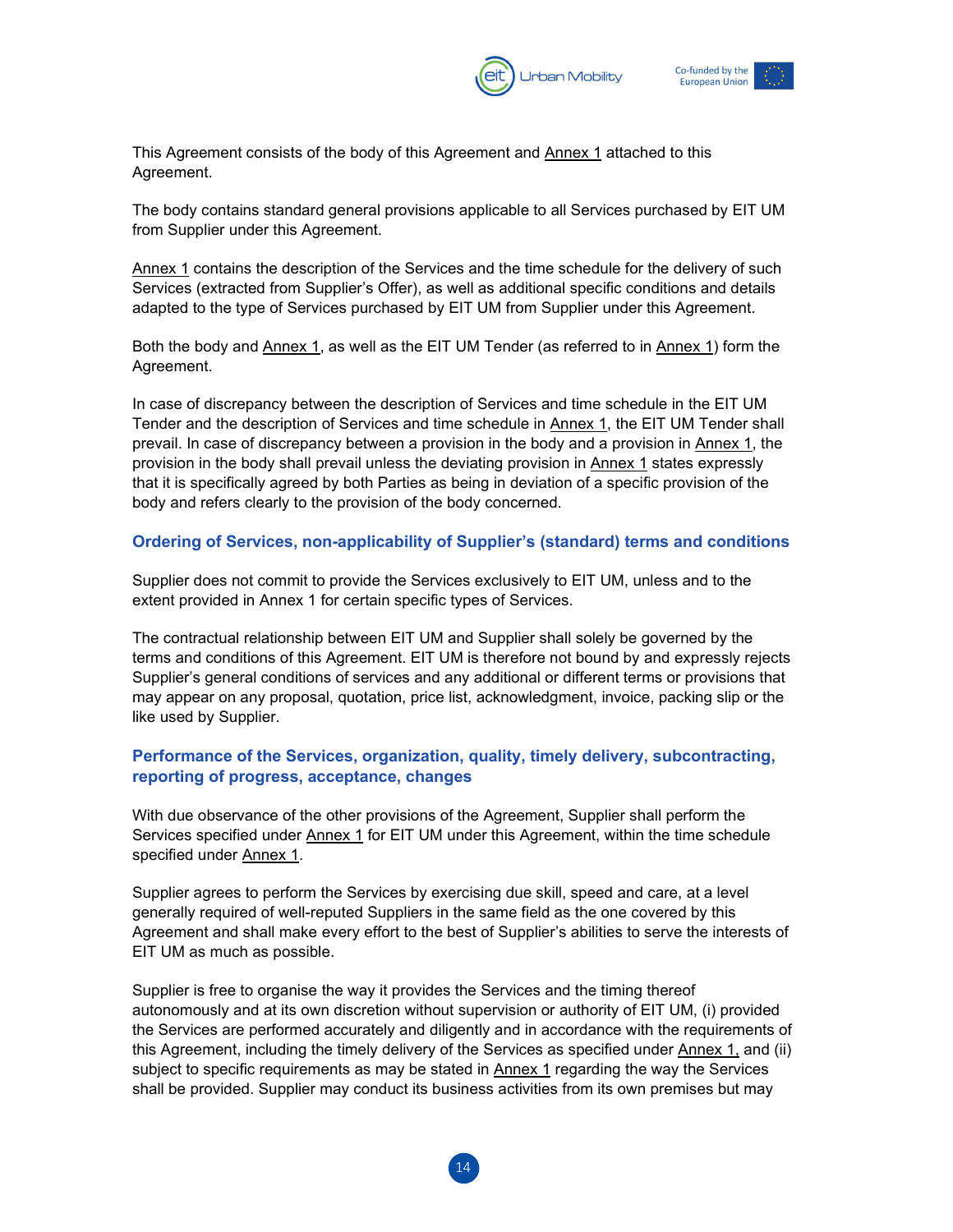



be requested to operate from EIT UM's premises whenever it is necessary for the performance of the Services. Supplier shall arrange their own travel, should they need to travel in order to perform the Services. When performing the Services, Service Provider shall use its own tools and materials, work forces. Supplier shall be fully responsible for the proper execution of this Agreement in all respects.

Supplier shall use personnel who possess the qualifications and experience necessary for the performance of the Services. Additional requirements relating to personnel may be provided in Annex 1, as the case may be.

Unless otherwise specifically provided under Annex 1, Supplier may subcontract part of the provision of the Services to subcontractors, provided such subcontractors are contractually bound by similar obligations as under this Agreement, and provided Supplier has disclosed the elements of the Agreement to be subcontracted and the identity of the relevant subcontractor to the subcontracting. Supplier remains at all times responsible for the work performed by its subcontractors and for the acts, defaults and negligence of such subcontractors, and no subcontract shall create any contractual relationship between any subcontractor and EIT UM. Additional requirements relating to subcontracting may be provided in Annex 1, as the case may be.

In order for EIT UM and Supplier to monitor the proper performance of the Services throughout the Term of the Agreement, Supplier shall report to EIT UM progress of the performance of the Services, in writing, at intervals and under conditions specified under Annex 1. Supplier shall provide EIT UM with time sheets describing the tasks performed by Supplier and the time spent on each task, pursuant to the regularity provided under Annex 1 and pursuant to the time sheet template provided by EIT UM separately.

If, for whatever reason, Supplier is not able to perform the agreed Services, or is not able to meet the deadlines agreed in Annex 1, Supplier shall notify EIT UM hereof promptly in writing, and shall take any reasonable measure to mitigate the consequences of such situation, in agreement with EIT UM.

Services delivered are subject to the acceptance of EIT UM. EIT UM shall issue a Performance certificate after completion of Services. Should EIT UM fail to reject part or all of the Services provided within 15 (or other deadline set forth in Annex 1) calendar days as from such delivery, on the grounds of a lack of quality or compliance, or because of late delivery, Services shall be considered as accepted. Should EIT UM reject a Service (within the above deadline) because of lack of quality or compliance, and such failure is capable of remedy, Supplier shall re-perform the rejected (part of the) Service promptly (but no later than 5 days in absence of any further instructions) at no additional charge for EIT UM. Should such failure be not capable of remedy (given the type of Service and/or the extent of the failure) or should the delivery have occurred after an essential delivery deadline which renders the Service irrelevant or useless, the Services at stake shall be considered as rescinded, and EIT UM is not obliged to provide any compensation to Supplier for such Services.

Modifications to the Services and/or other provisions of this Agreement may only be agreed by the Parties as per the EIT UM procurement rules, i.e. if:

mutually agreed in writing, and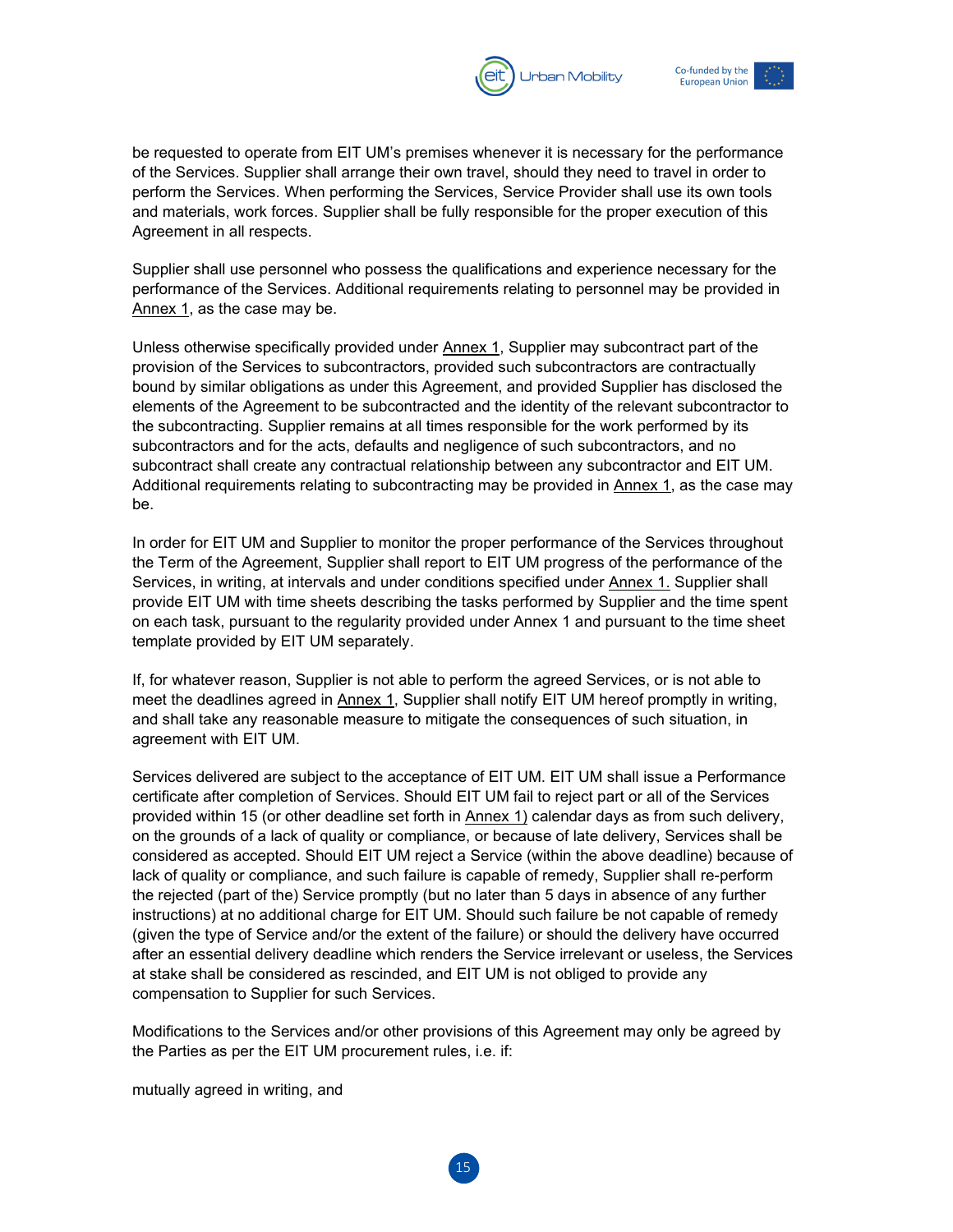



the need for modification has been brought about by circumstances which a diligent contracting entity could not foresee; and

the modification does not alter the overall nature of the contract; and

any increase in price is not higher than 25 % of the original value of the Agreement. In addition, if several successive increases in price would be agreed, the total cumulating of such successive increases shall not exceed 25% of the original value of the Agreement; and

modifications above 10% of the original value of the Agreement should only amend specific conditions of the Agreement and be made by way of an amendment to this Agreement signed by both Parties.

The Parties designate the following contact persons for communication with respect to this Contract:

| For Service Provider:<br>For EIT UM: |
|--------------------------------------|
|--------------------------------------|

Name: ... Name: ...

Phone: ... Phone: ...

E-mail: ... E-mail: ...

#### **Compensation, invoicing and payment, expenses**

Supplier is entitled to charge, in respect of Supplier's Services as described under Annex 1, the compensation specified in Annex 1 per Service.

Supplier may only charge the amounts under Section 4.1. corresponding to the delivered Services, after acceptance of such Services by EIT UM.

Further, Supplier may only charge the amounts under 4.1. subject to (i) EIT UM having received a correct invoice bearing the essential elements below, (ii) all relevant Progress Reports relating to the delivered Services so invoiced having been properly delivered to EIT UM in a timely manner and accepted by EIT UM in writing (as the case may be).

An invoice shall be considered as correct when containing the following essential elements:

the name and address of Supplier

the VAT identification number of Supplier

the VAT identification number of EIT UM

the name and address of EIT UM

the invoice number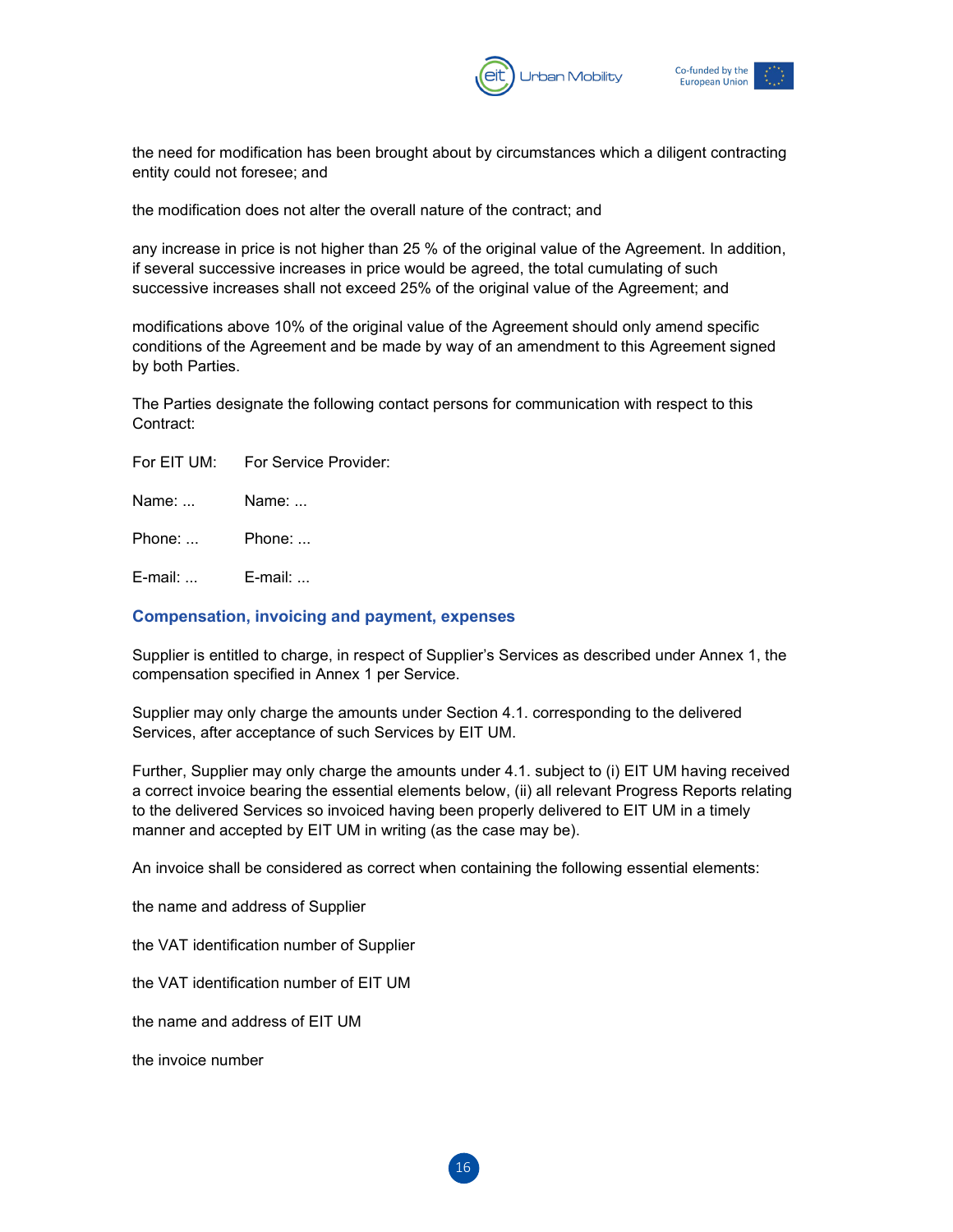



the invoice date

the date on which the Services were supplied (provided EIT UM S has accepted them pursuant to this Agreement)

the quantity and type of goods supplied (if applicable)

the nature and type of Services supplied

the following data for every VAT tariff or exemption:

the price per piece or unit, excluding VAT

any reductions that are not included in the price

the VAT tariff that has been applied

the cost (the price excluding VAT)

in case of advance payment: the date of payment, if this is different from the invoice date

the amount of VAT

By deviation to Section 4.2., Supplier may charge the amounts under Section 4.1., at the beginning of each (quarterly, monthly or other) period specified in Annex 1, if such alternative is specifically agreed by EIT UM in Annex 1. In such a case, requirements of Section 4.3. shall apply to each regular invoice.

The payment term applying to Supplier invoices fulfilling the requirements of this Section 4 is fixed in Annex 1.

All amounts corresponding to the compensation per Service, as fixed in Annex 1, shall be fixed tariffs, which may not be revised during the Term of this Agreement, unless specifically provided otherwise in Annex 1 (and within the limits of the price revision mechanisms authorised under the procurement procedure).

Supplier may charge expenses to EIT UM, to the extent Annex 1 provides for such possibility. Expenses shall only be paid if EIT UM has given its written approval prior to Supplier incurring said costs.

If Supplier fails to fulfil any of its obligations under the Agreement, EIT UM may suspend payment to Supplier, upon notice to Supplier.

Supplier hereby unconditionally accepts that EIT UM has the right to set off any amount that EIT UM owes to Supplier under this Agreement, with any amount Supplier owes to EIT UM under this Agreement or any other agreement.

**Taxes, other contributions, no employment agreement and related indemnification**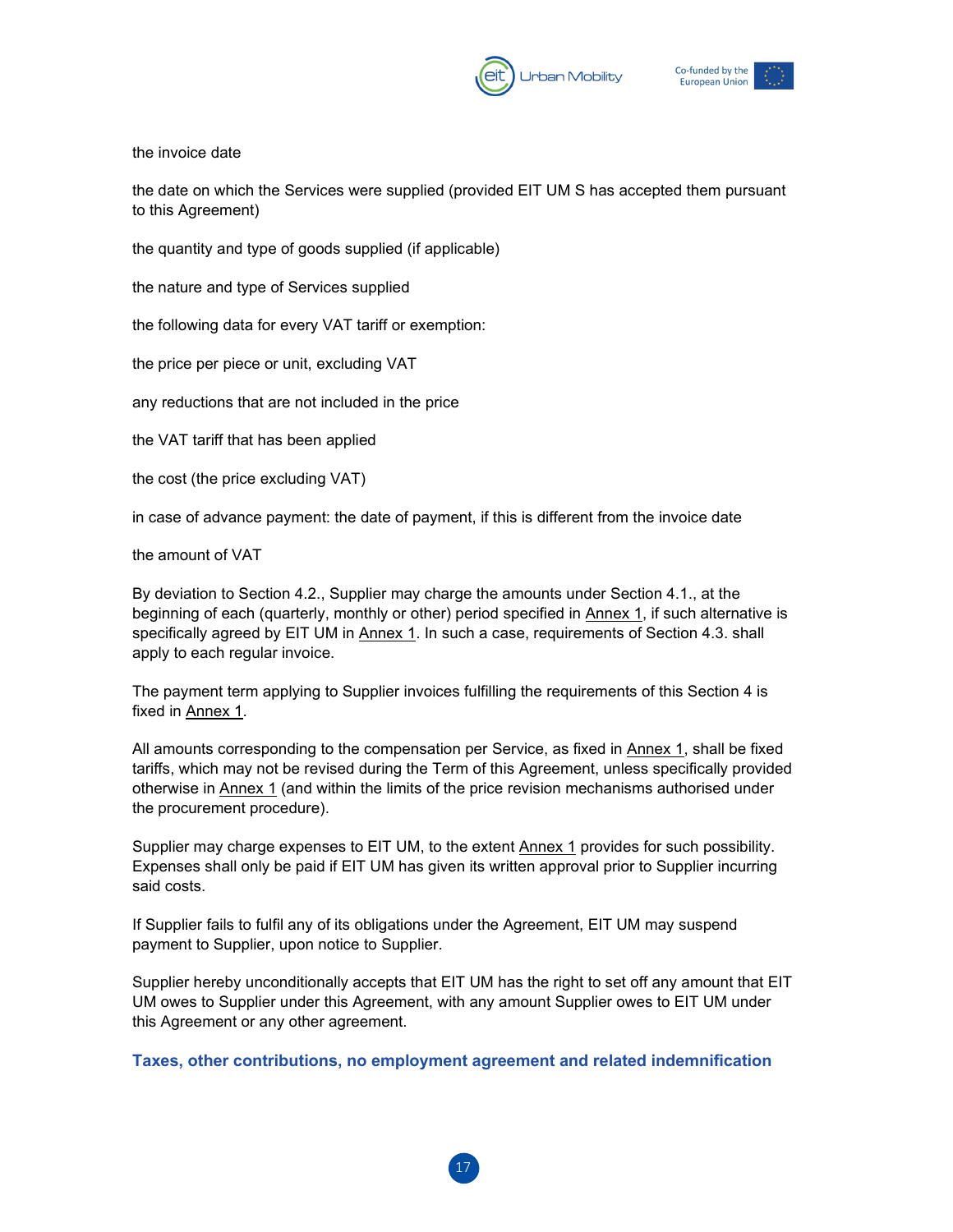



All tariffs are gross amounts but exclusive of any value added tax (VAT), sales tax, GST, consumption tax or any other similar tax ("**Taxes**").

If the Services under this Agreement are subject to any other Taxes, Supplier may charge such Taxes to EIT UM, which taxes shall be paid by EIT UM in addition to the compensation for Supplier. Supplier is responsible for paying any applicable Taxes to the appropriate (tax) authorities.

In addition to Section 5.1. and 5,2., all social security, fiscal charges or taxation of any kind and contributions of any kind including but not limited to value added, levies, withholdings, unemployment, medical insurance and insurance of any kind, pensions, national insurance contributions and social security benefits, as imposed by any law, accommodation and travel costs, living expenses, or other expenses and charges arising from this Agreement, will be the exclusive responsibility of Supplier, who must pay such taxes, charges, any kind of expenses and contributions directly to the competent authorities or employees (as the case may be) (altogether called "**Contributions**").

Supplier shall perform the Services hereunder as an independent contractor and not as an agent of EIT UM and nothing contained in the Agreement is intended to create a partnership, joint venture or employment relationship between the Parties irrespective of the extent of economic dependency of Supplier on EIT UM.

Supplier shall indemnify and keep EIT UM harmless from any claims from any authority for payment of any Contributions, including all interest charged in respect thereof, surcharges and possible administrative fines in connection with the Services performed by Supplier on the basis of the Agreement.

#### **Intellectual property, ownership and licensing, IP infringement indemnification**

"**Intellectual Property Rights**" or "**IP**" shall mean patents, utility certificates, utility models, (industrial) design rights, copyrights, database rights, trademarks, trade names and trade secrets, including moral rights and any applications, renewals, extensions, combinations, divisions, discontinuations or re-issues of the foregoing.

Unless expressly specified otherwise in Annex 1, should the performance of the Services entail the delivery of (written) advice, reports or any other materials or results ("**Deliverables**"), the ownership of any Intellectual Property Rights in such Deliverables shall be vested in EIT UM.

In addition to Section 6.1., any item provided by EIT UM (or by a third party designated by EIT UM on behalf of EIT UM) and used to perform the Services and/or embedded in the delivered Services, shall at all times remain the ownership of EIT UM S. Supplier shall have no right, title or interest in any of these items nor any trademark or trade name from EIT UM.

By exception to Section 6.1., Intellectual Property Rights owned or controlled by Supplier before the start of the performance of the Services shall remain the ownership of Supplier ("**Background IP**").

Supplier hereby grant a non-exclusive, royalty-free and fully paid-up, worldwide, irrevocable and perpetual license under its Background IP used for the performance of the Services, to EIT UM,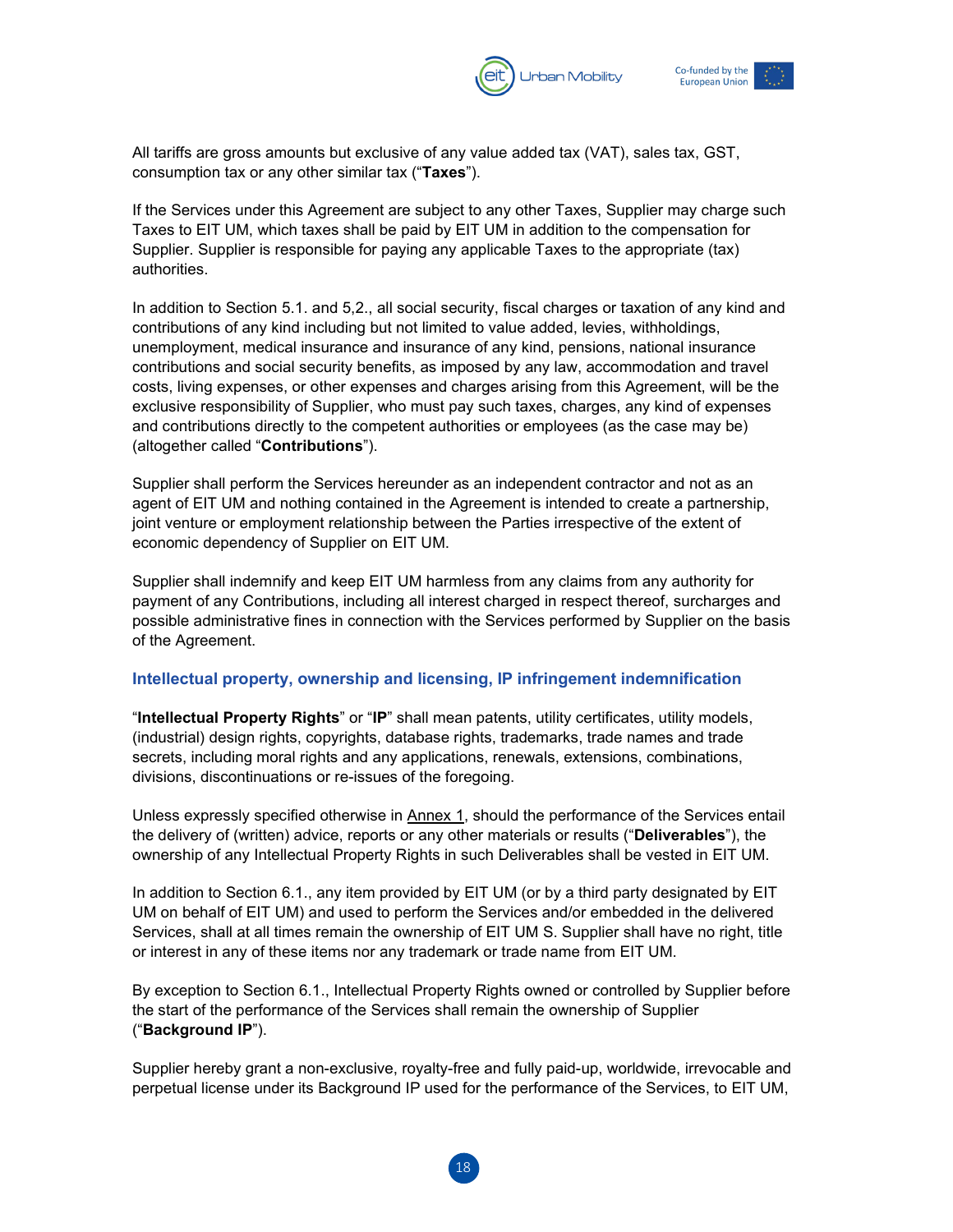



with the right to sublicense, for the use, make, have made, build-in, market, sell, lease, license distribute and/or otherwise dispose of the Services and/or Deliverables.

Supplier shall not, without EIT UM' prior written consent, publicly make any reference to EIT UM, whether in press releases, advertisements, sales literature or otherwise.

Unless expressly specified otherwise in Annex 1,

Supplier shall indemnify and hold harmless EIT UM, its Affiliates, partners, contractors and employees in respect of any and all claims, damages, costs and expenses (including but not limited to loss of profit and reasonable attorneys' fees) in connection with any third party claim that any of the Services alone or in any combination or their use infringes any third party IPRs, or, if so directed by EIT UM, shall defend any such claim at Supplier's own expense. By "Affiliate" is meant any and all companies, firms and legal entities with respect to which now or hereafter EIT UM, directly or indirectly holds 50% or more of the nominal value of the issued share capital or 50% or more of the voting power at general meetings or has the power to appoint a majority of directors or otherwise to direct the activities of such company, firm or legal entity, including but not limitedly through a domination agreement.

EIT UM shall give Supplier prompt written notice of any such claim, provided, however, any delay in notice shall not relieve Supplier of its obligations hereunder except to the extent it is prejudiced by such delay. Supplier shall provide all assistance in connection with any such claim as EIT UM may reasonably require.

If any Services alone or in any combination, provided under the Agreement are held to constitute an infringement or if their use is enjoined, Supplier shall, as directed by EIT UM, but at its own expense: either 1) procure for EIT UM or its users the right to continue using the Services alone or in any combination; or 2) replace or modify the Services alone or in any combination with a functional, non- infringing equivalent.

If Supplier is unable either to procure for EIT UM the right to continue to use the Services alone or in any combination or to replace or modify the Services alone or in any combination in accordance with the above, EIT UM may terminate the Agreement and upon such termination, Supplier shall reimburse to EIT UM the price paid, without prejudice to Supplier's obligation to indemnify EIT UM as set forth herein.

#### **Confidentiality, documents**

Confidential Information means any and all proprietary and/or confidential data and information, such as but not limited to commercial and/or technical information, that EIT UM, its Affiliates or representatives may disclose directly or indirectly, whether in writing or any other form, to Supplier that is related to the Service, which (a) is marked as "confidential" or "proprietary" or words of similar import when disclosed, and (b) is orally disclosed and is summarized and described as confidential in a writing that is delivered to Supplier within fifteen (15) days of disclosure.

During the period beginning on the Effective Date and continuing for a period of five (5) years thereafter (the "**Confidentiality Period**"), Supplier agrees not to: (i) use EIT UM' Confidential Information for any purpose other than for the Service; and (ii) disclose EIT UM Confidential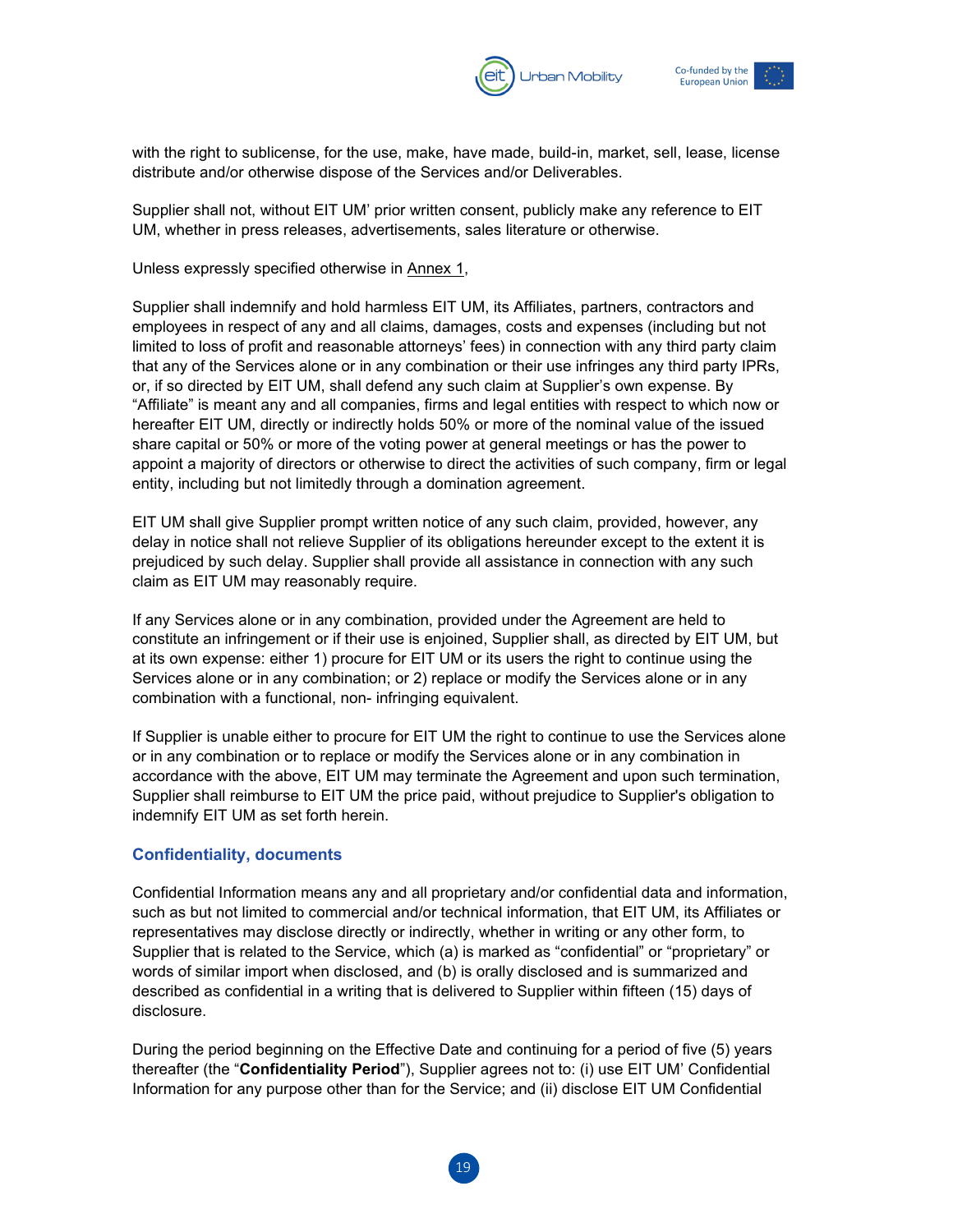



Information to any third party, except to its employees and other persons under its supervision that are operating within its organization, including without limitation, its Partners' employees who (A) have a legitimate "need to know" to accomplish the Service, and (B) are obligated to protect such Confidential Information pursuant to terms and conditions not less restrictive than those contained in this Agreement. Supplier shall protect EIT UM' Confidential Information as required hereunder using the same degree of care, but no less than a reasonable degree of care, as Supplier uses to protect its own confidential information of a like nature.

Supplier's obligations above shall not apply to any data or information that it can prove: (a) is lawfully available to EIT UM, prior to the time of receipt from EIT UM as verified by written records; (b) is or becomes publicly available without violation of this Agreement or any other obligation of confidentiality and through no act or omission of Supplier; (c) is lawfully furnished to Supplier by a third party without use or disclosure restrictions; or (d) is developed by Supplier without use of or reference to any of EIT UM' Confidential Information. Furthermore, a disclosure by Supplier that is required pursuant to any judicial or governmental proceeding shall not be considered a breach of this Agreement, provided that Supplier promptly after learning of such action shall notify, to the extent permitted by applicable law, EIT UM thereof to give Supplier the opportunity to contest disclosure or to seek any available legal remedies to maintain such information in confidence.

Supplier is not permitted - alone or with or through others – to remove, dispatch, transmit or allow any third parties to inspect, use or otherwise have access to any property belonging to EIT UM or any of its Affiliates, including but not limited to any notes, drawings, letters, formulas, recipes, other documents and/or any copies thereof, tools, designs, products manufactured or (copies of) computer files or other data carriers, unless EIT UM has given its prior written permission to any such action.

EIT UM shall remain the owner of all property it has made available to Supplier in connection with this Agreement.

Supplier shall make all property belonging to EIT UM (or its Affiliates) such as, but not limited to any notes, drawings, letters, formulas, recipes, other documents and/or copies of such matters, tools, models, finished products, (copies of) automated files or other data carriers, which come into its possession during the term of this Agreement, available to EIT UM in good condition immediately upon initial request, but in any case on the day on which the Agreement ends.

#### **Personal data**

For the purpose of this Agreement,

"**Personal Data**" shall mean any and all information relating to an identified or identifiable individual, including but not limited to EIT UM current or former employees, employee family members, dependents or beneficiaries, customers, consumers, suppliers, business partners or contractors;

"**Processing**" shall mean any operation or set of operations performed or to be performed upon Personal Data, whether or not by automatic means, such as creation, access, collection, recording, organization, storage, loading, employing, adaptation or alteration, retrieval, consultation, displaying, use, disclosure, dissemination or otherwise making available,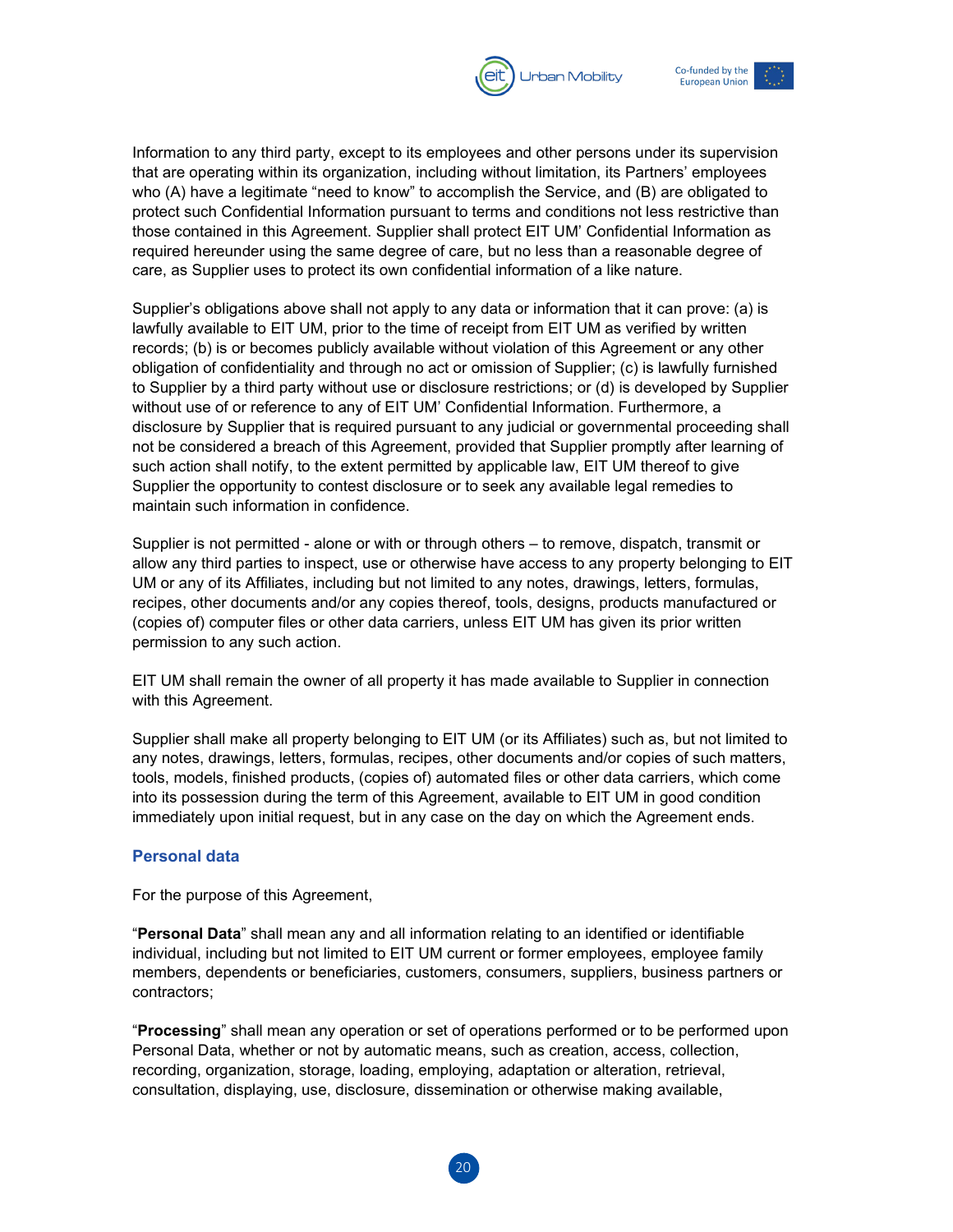



alignment or combination, blocking, erasure or destruction (hereinafter also referred to as a verb "**Process**").

Where Supplier in the performance of the Agreement Processes Personal Data, then Supplier agrees and warrants that Supplier shall:

comply with all privacy and data protection law and regulations applicable to its Services;

Process Personal Data only (i) on behalf of and for the benefit of EIT UM, (ii) in accordance with EIT UM' instructions, and (iii) for the purposes authorized by this Agreement or otherwise by EIT UM, and (iv) insofar necessary for the Services rendered to EIT UM and as permitted or required by law;

maintain the security, confidentiality, integrity and availability of the Personal Data;

implement and maintain appropriate technical, physical, organizational and administrative security measures, procedures, practices and other safeguards to protect the Personal Data against (i) anticipatable threats or hazards to its security and integrity; and (ii) loss, unauthorized access to, or acquisition or use of or unlawful Processing; and

promptly inform EIT UM of any actual or suspected security incident involving the Personal Data.

To the extent that Supplier allows a (sub)contractor to process the Personal Data, Supplier shall ensure that it binds such (sub)contractor to obligations which provide a similar level of protection, but in no way less restrictive, as this Section 8.

Supplier shall, upon the termination of the Agreement, securely erase or destroy all records or documents containing the Personal Data. Supplier accepts and confirms that it is solely liable for any unauthorized or illegal processing or loss of the Personal Data, if Supplier fails to erase or destroy the Personal Data upon termination of the Agreement.

Supplier shall indemnify and hold harmless EIT UM, their officers, agents and personnel from any damages, fines, losses and claims arising out of a breach of this Section 8.

#### **Liability, indemnification, insurance**

Supplier shall indemnify and hold harmless EIT UM, its Affiliates, agents and employees, from and against all suits, actions, legal or administrative proceedings, claims, demands, damages, judgments, liabilities, interest, attorneys' fees, costs and expenses of whatsoever kind or nature (including but not limited to special, indirect, incidental, consequential damages), whether arising before or after completion of the performance of the Services covered by the Agreement, in any manner caused or claimed to be caused by the acts, omissions, faults, breach of express or implied warranty, breach of any of the provisions of this Agreement, or negligence of Supplier, or of anyone acting under its direction or control or on its behalf, in connection with Services or any other information furnished by Supplier to EIT UM under the Agreement.

Supplier warrants that it has taken out sufficient insurance against the aforementioned damage, costs and interest, or has made a sufficient provision for this purpose and is obliged to fully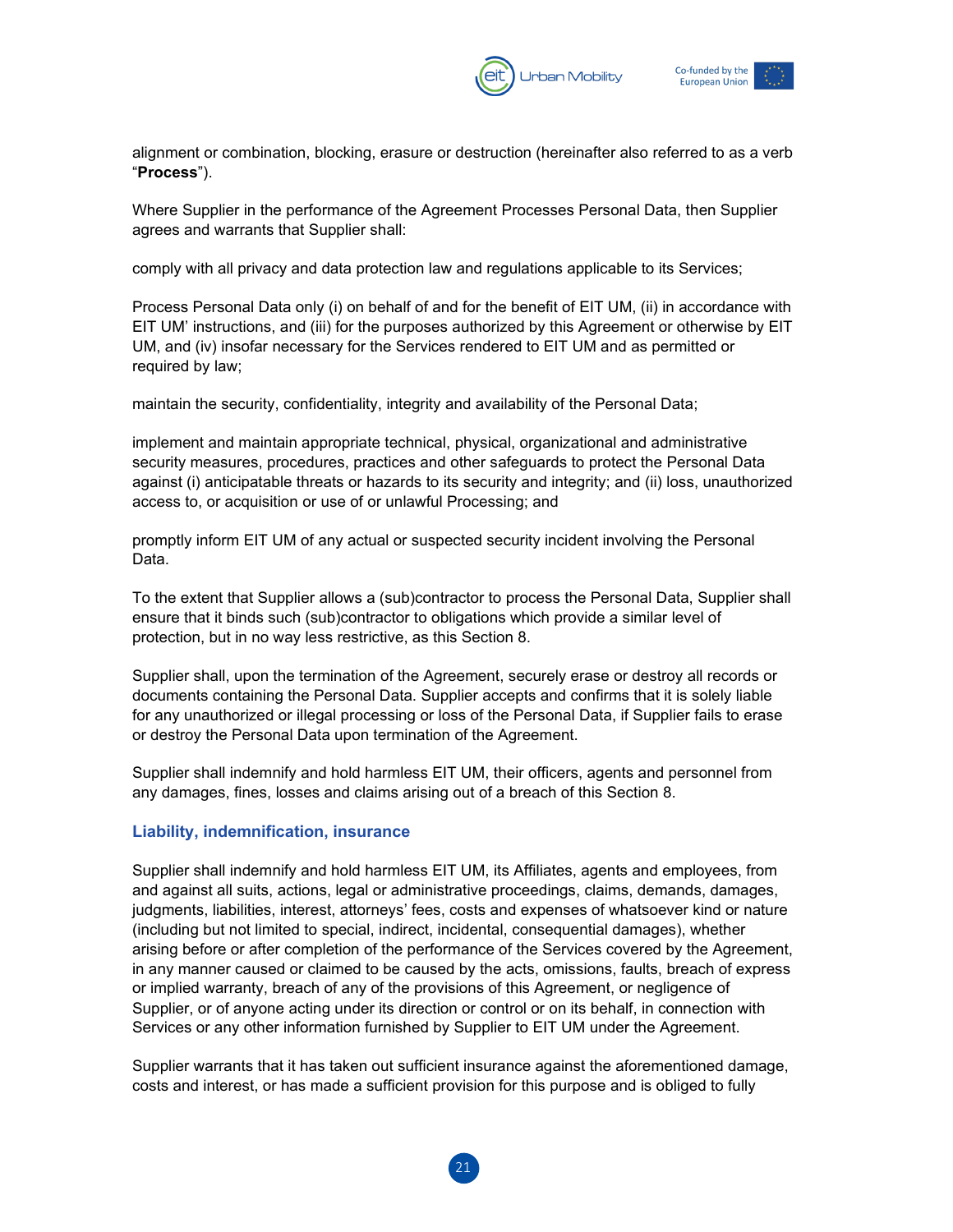



disclose to EIT UM immediately upon initial request all the (policy conditions of the) aforementioned insurance(s) and/or provisions. Supplier shall indemnify EIT UM and shall pay its insurance proceeds to EIT UM and furthermore indemnify for the excess amount of the total claim of damages that is not covered by the insurance of Supplier or any other insurance. EIT UM shall be entitled to take legal action against Supplier.

Neither Party excludes or limits its liability for death or personal injury arising from its own negligence, fraud, breach of confidentiality or for any liability that cannot by law be excluded or limited.

Subject to Section 9.3 In no event shall EIT UM be liable under any theory of liability, for indirect, incidental, special, consequential or punitive damages, which includes without limitation damages for lost profits or revenues, lost business opportunities, loss of image or lost data, even if EIT UM has been advised of the possibility of such damages and in no event shall EIT UM be liable to Supplier, its successors or assigns for damages in excess of the amount due to Supplier for complete performance under the Agreement, less any amounts already paid to Supplier by EIT UM.

Subject always to Section 9.3., depending on the nature of the Services and the liability risk associated therewith, a cap to the liability of Supplier under this Agreement may apply only if expressly mutually agreed in writing in Annex 1.

#### **Suspension, termination of the Agreement**

The Agreement is entered into as from the Effective Date specified in Annex 1 and shall end by operation of law, without the requirement of prior notice of termination, on the date the last of the Services have been delivered by Supplier, accepted and paid by EIT UM ("**Term**").

As an exception to the above, EIT UM may suspend, withdraw, dissolve or terminate this Agreement fully or partially with immediate effect without incurring any penalty or compensation if and as soon as:

Supplier breaches any of its material obligations under this Agreement and, notwithstanding a written request from EIT UM to repair the current breach and to take appropriate measures to prevent such a breach in the future, fails to comply with such a request within a reasonable deadline fixed by EIT UM in the notice; or

EIT UM, in its reasonable discretion, determines that Supplier is not able to perform the Services as required; or

Supplier fails to provide EIT UM with adequate assurance of performance following request by EIT UM; or

Supplier files a petition for bankruptcy or is declared bankrupt; or

Supplier has become unable to pay its debts as they fall due or make any special arrangement(s) or composition with its creditors;

Supplier enters into voluntary or judicial liquidation;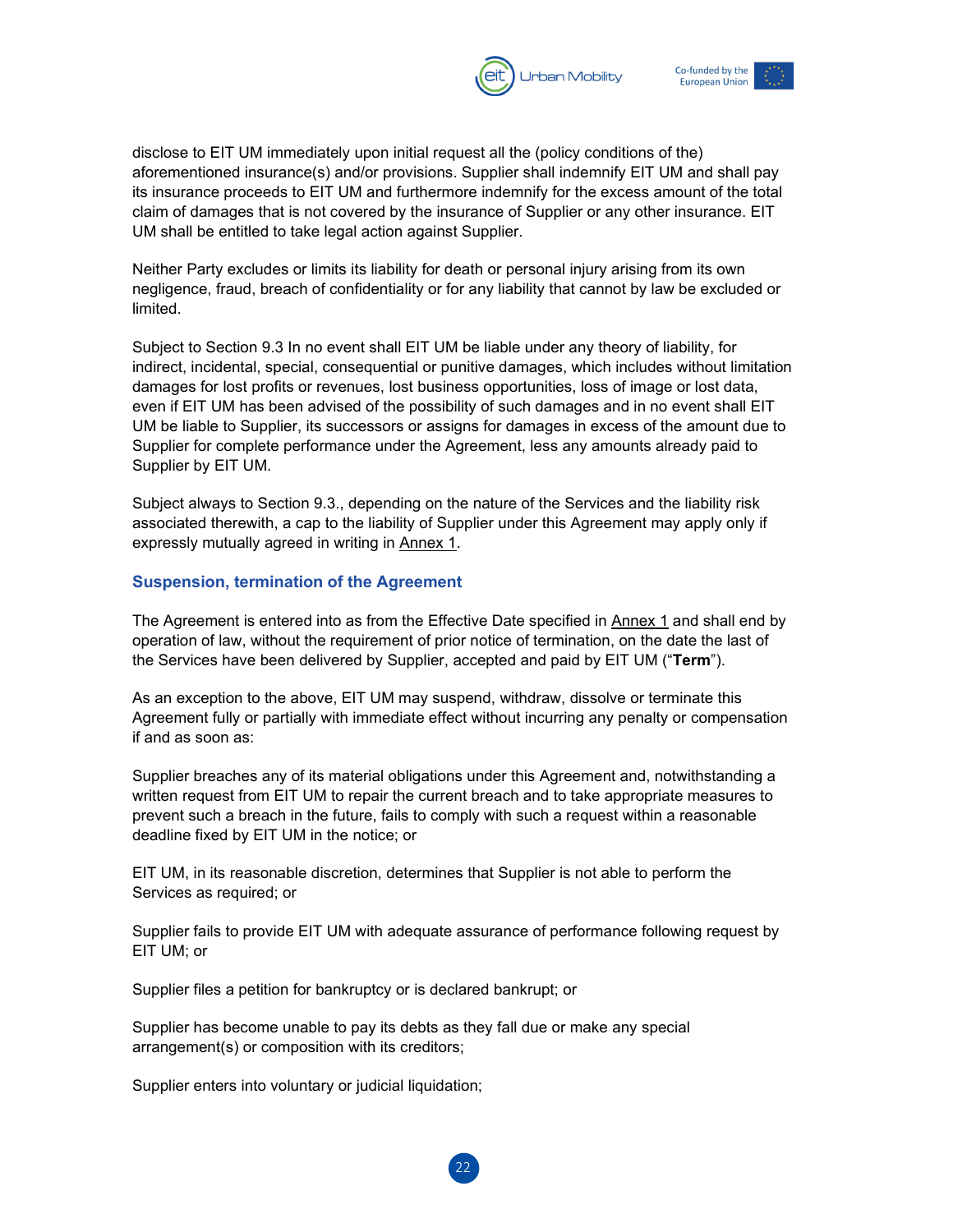



the business of Supplier ceases to exist or control or ownership is taken over by a third party;

as a result of the termination of the European Programme(s) which requested EIT UM to enter into this Agreement (as the case may be).

As from receipt of a termination notice from EIT UM (under any legal ground), Supplier shall take immediate steps to bring the terminated Services to a closure in a prompt and orderly manner and to reduce expenditure to a minimum.

Supplier may, after giving 14 calendar days written notice to EIT UM, terminate the Agreement if EIT UM:

Fails for more than 120 calendar days to pay Supplier the amounts due after the expiration of the payment term stated in Section 4; or

Consistently fails to meet its material obligations after repeated reminders; or

Suspends the progress of the Services or any part thereof for more than 90 calendar days for reasons not specified in the Agreement, or not attributable to Supplier's breach or default.

#### **Safeguarding of EU's financial interest and conflict of interest**

Supplier accepts without reservation that during the implementation of the Agreement and for four (4) years after the completion of the Agreement, EIT UM has the right for the purposes of safeguarding the EU's financial interests, the tender proposal and the Agreement with Supplier may be transferred to internal audit services, the EIT, to the European Court of Auditors, to the Financial Irregularities Panel or to the European Anti-Fraud Office ('safeguarding the EU's financial interests').

Supplier confirms that it shall take all measures to prevent any situation where the impartial and objective implementation of the Agreement is compromised for reasons involving economic interest, political or national affinity, family or emotional ties or any other shared interest ('conflict of interests'). The contractor is obliged to inform EIT UM immediately if there is any change in the above circumstances at any stage during the implementation of the tasks under the Agreement.

#### **Miscellaneous**

All notices given under this Agreement shall be given in writing. Any subsequent change of address shall be promptly notified by the Party concerned to the other Party and embodied in an amendment to the preamble of this Agreement.

In the event that Supplier is prevented from performing any of its obligations under the Agreement for reason of force majeure (being an event unforeseeable and beyond the control of Supplier) and Supplier has provided sufficient proof for the existence of the force majeure, the performance of the obligation concerned shall be suspended for the duration of the force majeure. EIT UM shall be entitled to terminate the Agreement with immediate effect by written notice to Supplier, immediately if the context of the non- performance justifies immediate termination, and in any event if the circumstance constituting force majeure endures for more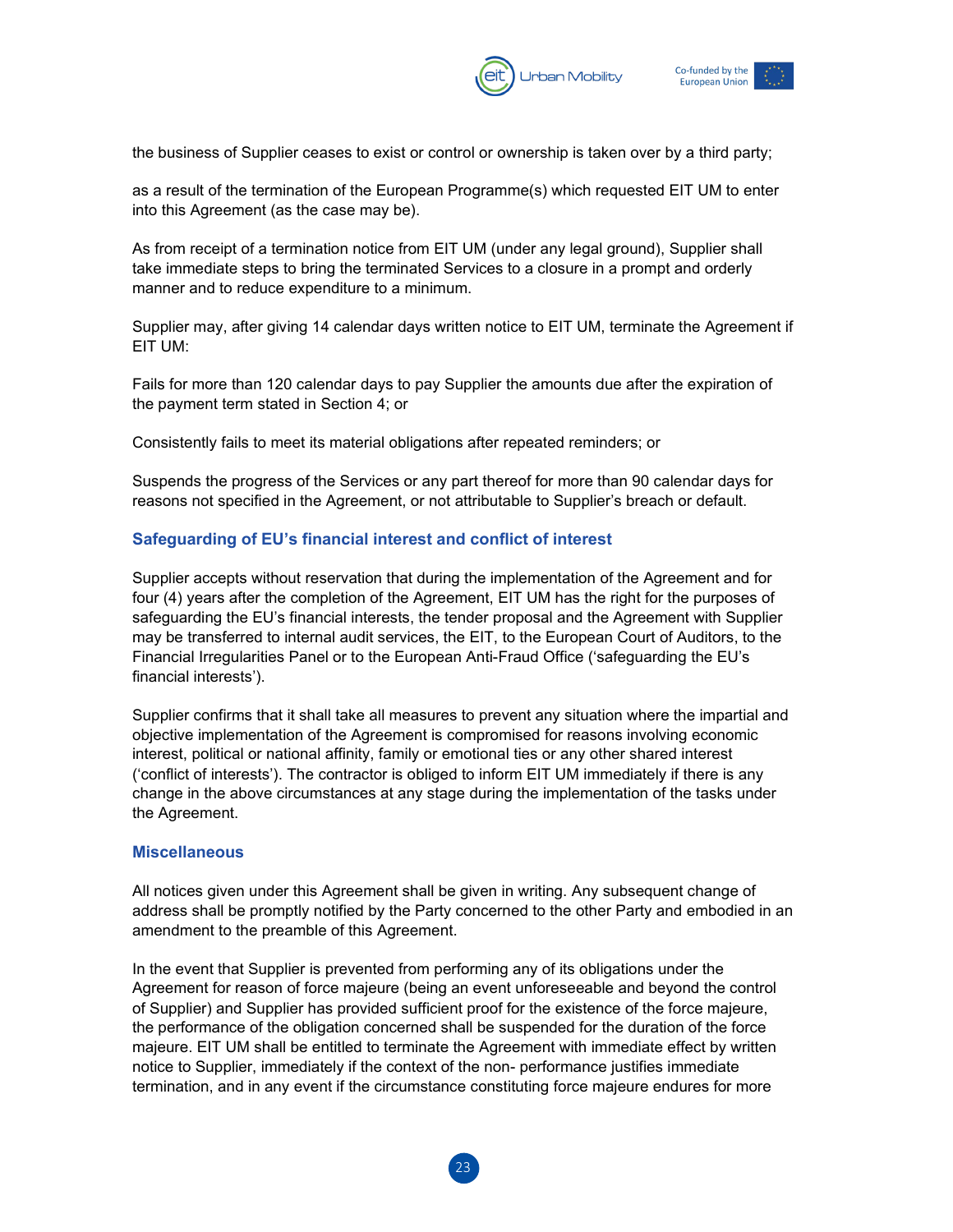



than thirty (30) days and, upon such notice, Supplier shall not be entitled to any form of compensation in relation to the termination. Force majeure on the part of Supplier shall in any event not include shortage of personnel or production materials or resources, strikes, not officially declared epidemic or pandemic, breach of contract by third parties contracted by Supplier, financial problems of Supplier, nor the inability of Supplier to secure the necessary licenses in respect of software to be supplied or the necessary legal or administrative permits or authorizations in relation to the Services to be supplied.

Supplier shall not transfer, pledge or assign any of its rights or obligations under the Agreement without the prior written consent of EIT UM. Any such pre-approved, transfer, pledge or assignment shall be null and void and have no effect vis-à-vis such third party.

The rights and remedies reserved to EIT UM are cumulative and are in addition to any other or future rights and remedies available under the Agreement, at law or in equity.

Neither the failure nor the delay of EIT UM to enforce any provision of the Agreement shall constitute a waiver of such provision or of the right of EIT UM to enforce each and every provision of the Agreement.

No course or prior dealings between the parties, no course of performance, and no usage of the trade shall be relevant to determine the meaning of the Agreement and to modify the provisions of this Agreement.

No waiver, consent, modification or amendment of the terms of the Agreement shall be binding unless made in a writing specifically referring to the Agreement signed by EIT UM and Supplier.

In the event that any provision(s) of this Agreement shall be held invalid, unlawful or unenforceable by a court of competent jurisdiction or by any future legislative or administrative action, such holding or action shall not negate the validity or enforceability of any other provisions of the Agreement. Any such provision held invalid, unlawful or unenforceable, shall be substituted by a provision of similar import reflecting the original intent of the clause to the extent permissible under applicable law.

All terms and conditions of the Agreement which are destined, whether express or implied, to survive the termination or the expiration of the Agreement, including but not limited to Intellectual Property, Confidentiality and Personal Data, shall survive.

The Agreement shall be governed by and construed in accordance with the laws of the country or state in which the EIT UM ordering entity is located, as applicable.

Supplier and EIT UM each consents to the exclusive jurisdiction of the competent courts in (i) the country or state in which the EIT UM ordering entity is located; or (ii), at the option of EIT UM, the jurisdiction of the entity of Supplier to which the order was placed, or (iii), at the option of EIT UM, for arbitration in which case Section 12.12. applies. Supplier hereby waives all defences of lack of personal jurisdiction and forum non-convenience.

If so chosen by EIT UM in accordance with Section 12.11, any dispute, controversy or claim arising out of or in connection with this Agreement, or their breach, termination or invalidity shall be finally settled solely under the International Chamber of Commerce Rules of arbitration,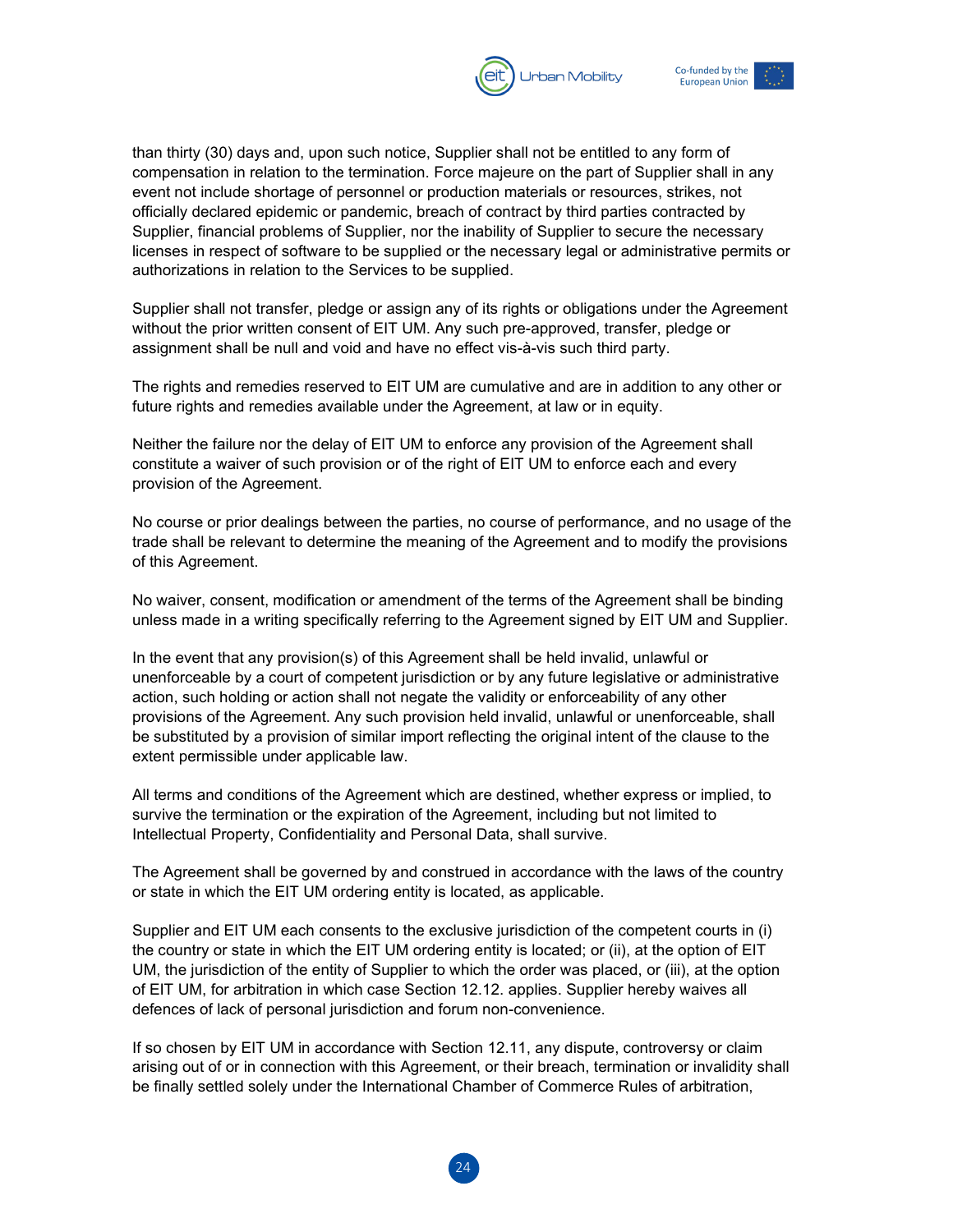



which Supplier and EIT UM declare to be known to them. Supplier and EIT UM agree that: (i) the appointing authority shall be the ICC-International Chamber of Commerce of Paris, France; (ii) there shall be three (3) arbitrators; (iii) arbitration shall take place in the jurisdiction of the EIT UM entity mentioned in the recitals or, at the option of EIT UM, the jurisdiction of the Supplier's entity mentioned in the recitals; (iv) the language to be used in the arbitration proceedings shall be English; and (v) the material laws to be applied by the arbitrators shall be the laws as determined under Section 12.10.

The United Nations Convention on International Sale of Goods shall not apply to the Agreement.

Drawn up on [DATE] and signed in two copies:

EIT UM **EIT UM** [company name]

[name of representative] [name of representative]

[position of representative] [position of representative]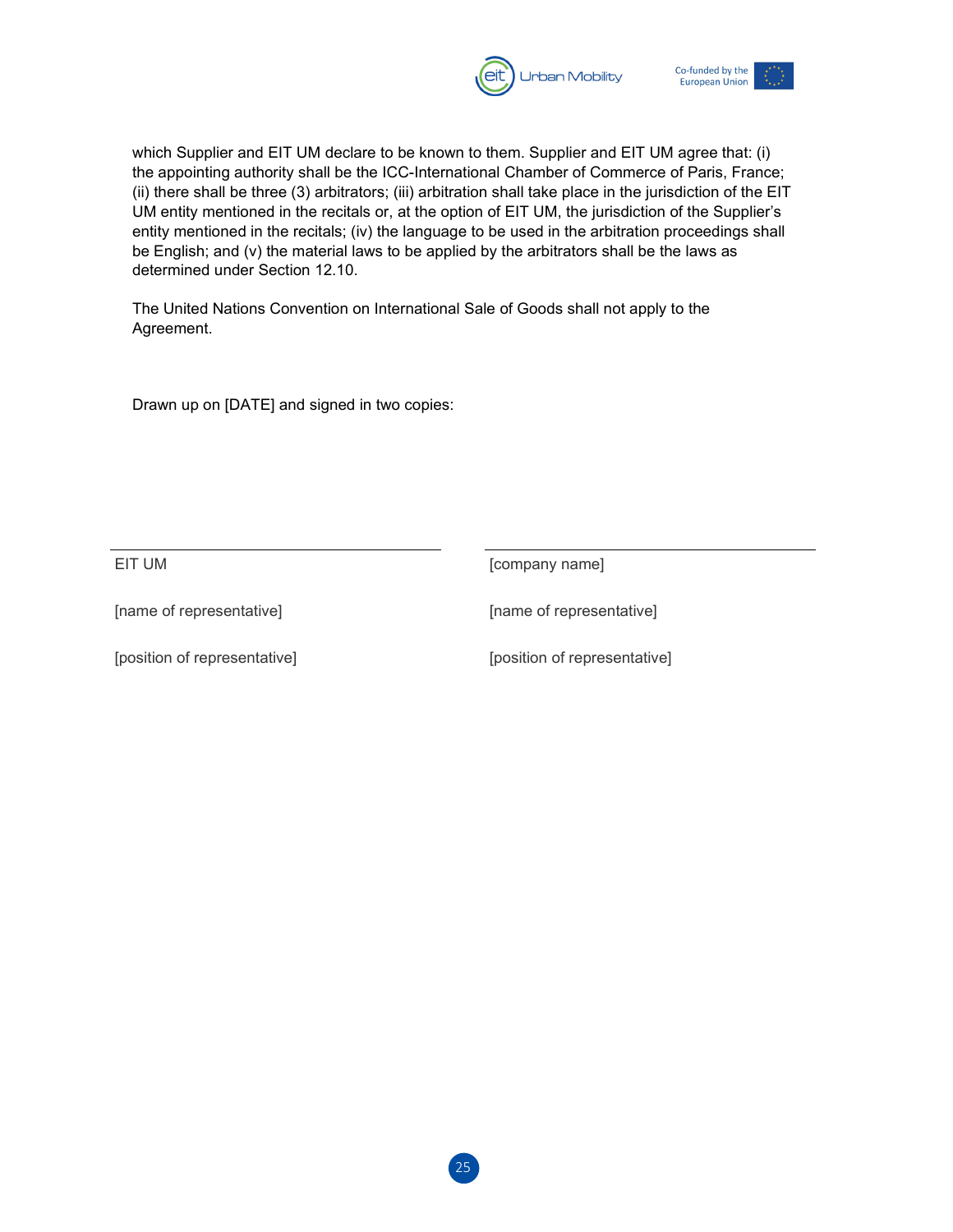



Table of Content

In addition to the general terms and conditions specified in the body of the Service Agreement, the Parties hereby agree on the following specific conditions and details:

Description and timing of the Services subject to the procurement procedure (as per the Whereas section, Section 3.1., of the Agreement) and detailed description of the types of Services and Deliverables (as per Section 6.2 of the Agreement) covered by the Agreement:

Task 1

Task 2

Price of the Services (as per Section 4 of the Agreement):

In application of Section 4.1. of the Agreement, the following Services shall be remunerated on the basis of an hourly rate, fixed per type of Services, as follows:

| <b>Services</b>           | Price                           |
|---------------------------|---------------------------------|
| [subject of the services] | [(unit) price of the sercvices] |

Charging the compensation to EIT UM (as per Section 4. of the Agreement)

Supplier may charge the amounts of the Agreement at the end of the following period:

| Payment 1 – [description] | [date] |
|---------------------------|--------|
| Payment 2 - [description] | [date] |
| Payment 3 - [description] | [date] |

Payment term applying to Supplier invoices (as per Section 4 of the Agreement):

| Payment term (expressed in calendar days)   30 days |  |
|-----------------------------------------------------|--|
|                                                     |  |

Term of the Agreement (as per Section 10 of the Agreement):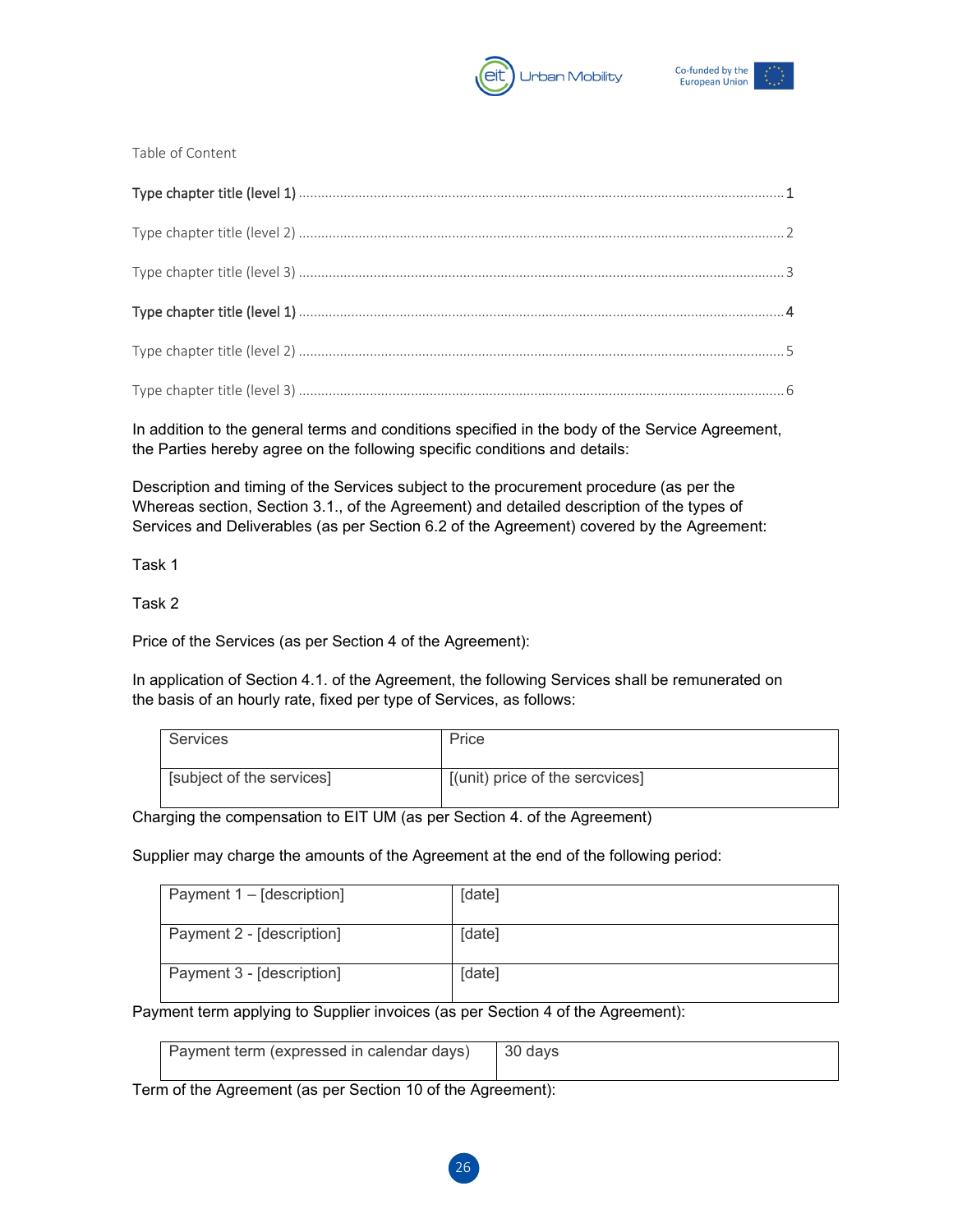



In application of Section 10.1. of the Agreement, the Effective Date on which the Agreement starts and the Termination Date on which the Agreement shall terminate automatically are set forth below:

| Effective Date (start of the Agreement) | Termination Date (i.e. date on which the last Service<br>is expected to be delivered and paid) |
|-----------------------------------------|------------------------------------------------------------------------------------------------|
| [starting date of the contract]         | [end date of the contract]                                                                     |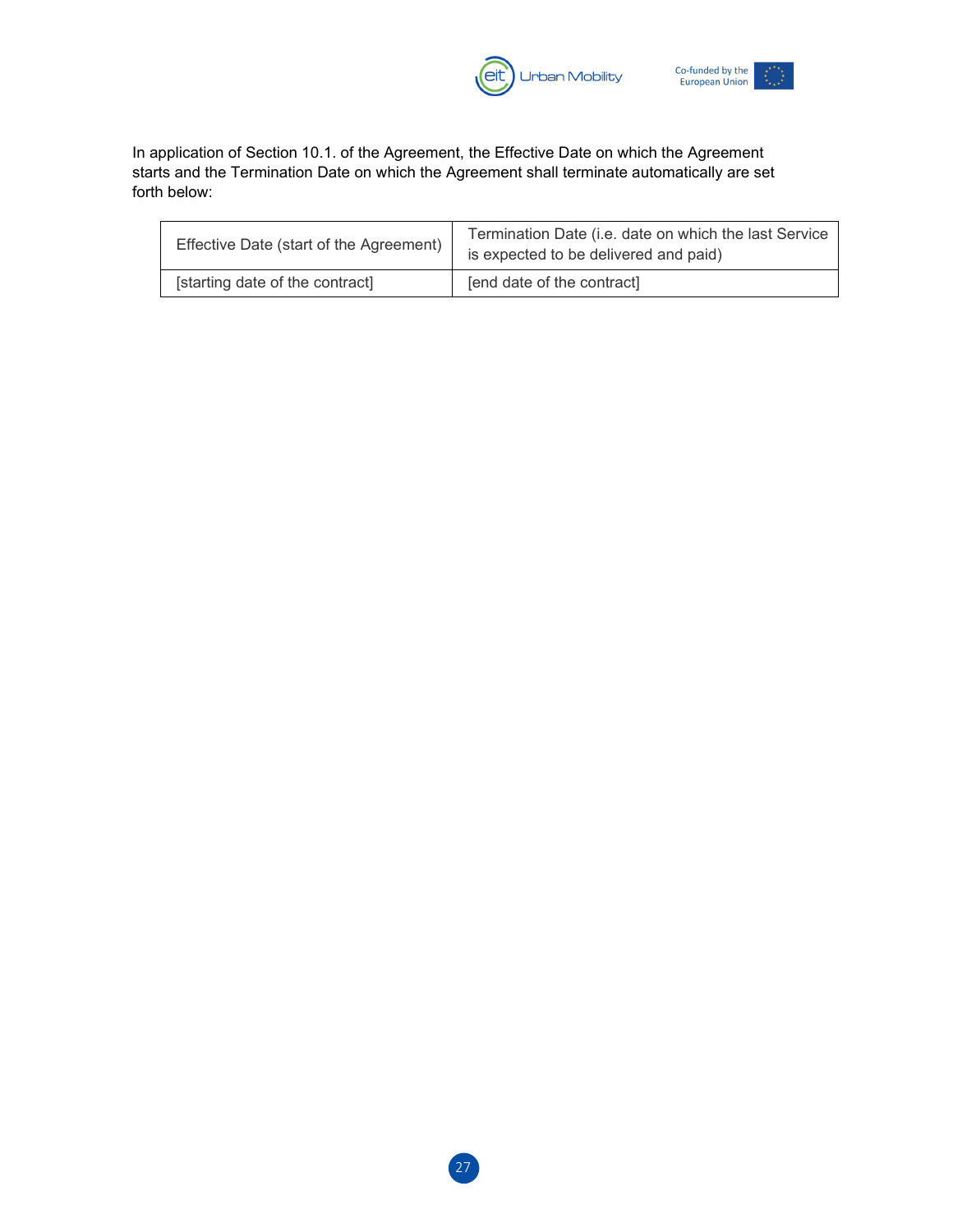



## <span id="page-28-0"></span>1.2Tenders submission form

#### **Tender Submission Form**

#### **for the procedure of "…..[title of the procurement procedure]"**

#### 1. Tender submitted by

| Name of legal entity    |  |
|-------------------------|--|
| Registered address      |  |
| Tax registration number |  |

#### 2. Contact person

| Name           |  |
|----------------|--|
| Address        |  |
| Telephone      |  |
| E-mail address |  |

#### 3. Statement

I, <name>, the undersigned, being the authorised signatory of the above tenderer [for consortiums, this must include all consortium members], hereby declare that we have examined and accept without reserve or restriction the entire content of the tender documentation for the above procurement procedure. We offer to provide the services requested in the tender documentation on the basis of the following, which comprise our financial offer and our technical offer [if applicable]:

| <b>Award criteria</b> | <b>Tenderer's Offer</b> |
|-----------------------|-------------------------|
|                       |                         |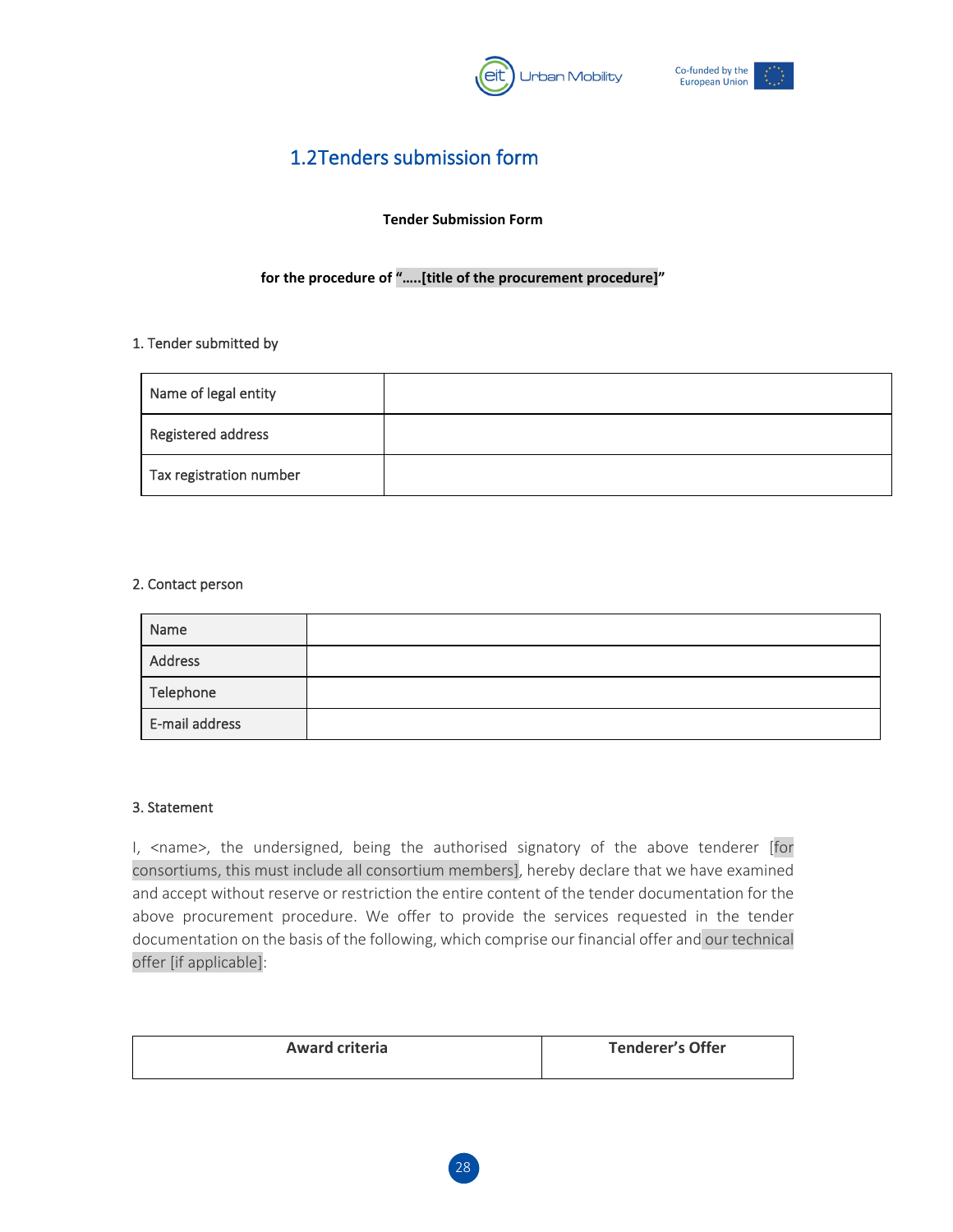



| <b>Financial offer:</b><br><presented (net="" amount,="" eur="" excl.="" in="" vat)=""></presented>                                                      | net X EUR                                                          |
|----------------------------------------------------------------------------------------------------------------------------------------------------------|--------------------------------------------------------------------|
| <technical (if="" applicable)="" offer:=""><br/><e.g. experience="" in="" number="" of="" presented="" years=""><br/>e.g.:</e.g.></technical>            | e.g.:<br><b>Expert 1:</b><br>X<br>vears<br><b>XY</b><br>experience |
| name and professional capacity of Expert 1<br>(according to RFP 4.2 a) ii)<br>name and professional capacity of Expert N<br>(according to RFP 4.2 a) ii) | <b>Expert N:</b><br>XY.<br><b>vears</b><br>experience              |